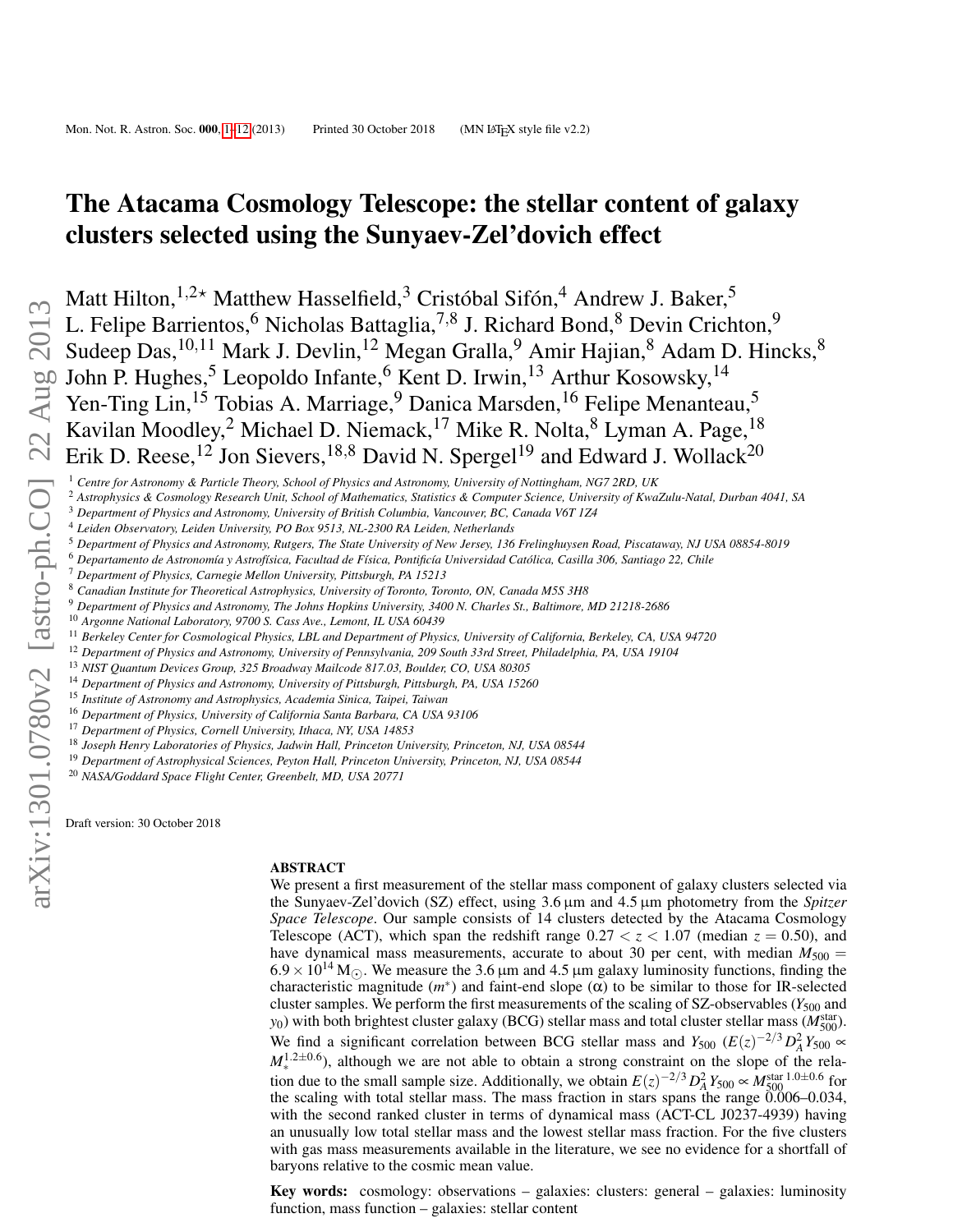# 2 *Hilton et al.*

# 1 INTRODUCTION

Galaxy clusters are the most massive gravitationally bound objects in the Universe, and as such their changing abundance with redshift traces the process of structure formation. By studying the evolution of their properties with redshift, we can learn the assembly history of their constituent dark matter, gas, and galaxies. The large masses of clusters ensure that the gas and stellar mass observed within them remain gravitationally bound. They therefore represent a fair sample of the Universe as it evolves over cosmic time. Measurements of cluster gas fractions have been used to constrain cosmological parameters, including the dark energy equation of state (e.g., [Allen et al. 2008\)](#page-10-0). While the hot gas in clusters makes up the majority of the baryonic component (around 80 per cent), accurate measurements of the mass fraction in the minority stellar component are also required to gain insight into the physical processes occurring within clusters.

It is known that the physics which determines the properties of the intracluster medium (ICM) is more complicated than simply the action of gravitational collapse alone, as the observed scaling relations, such as between X-ray luminosity and temperature, deviate from the self-similar expectation (e.g., [Markevitch 1998;](#page-11-0) [Arnaud &](#page-10-1) [Evrard 1999;](#page-10-1) [Pratt et al. 2009\)](#page-11-1), indicating that an additional source of energy is heating the ICM. While some energy is injected by supernovae (SNe) within galaxies, it is likely that the bulk of the energy comes from Active Galactic Nuclei (AGN) in the centres of clusters, as observations of low redshift clusters show that AGN jets, seen in radio imaging, carve out cavities in the hot gas observed at X-ray wavelengths (e.g., [Bîrzan et al. 2004;](#page-10-2) [McNamara](#page-11-2) [et al. 2005;](#page-11-2) [Blanton et al. 2011\)](#page-10-3). Feedback by AGN and SNe must also leave an imprint on the galaxy populations of clusters, and is a crucial component of galaxy formation models (e.g., [De Lucia et al.](#page-10-4) [2006;](#page-10-4) [Bower et al. 2006,](#page-10-5) [2008\)](#page-10-6), where it is invoked to quench star formation in massive haloes. Therefore, in principle, it is possible to constrain the strength of feedback processes by measuring the stellar fractions of clusters (e.g., [Bode, Ostriker & Vikhlinin 2009\)](#page-10-7).

The baryon fractions of clusters in the local Universe have been measured by several studies (e.g., [Lin et al. 2003;](#page-10-8) [Gonza](#page-10-9)[lez et al. 2007;](#page-10-9) [Andreon 2010;](#page-10-10) [Balogh et al. 2011\)](#page-10-11). They find that the mass fraction contained in stars is smaller for more massive clusters, while conversely the gas fractions are larger (e.g., [Gon](#page-10-9)[zalez et al. 2007\)](#page-10-9). Within  $R_{500}$  (the radius at which the enclosed density is 500 times the critical density of the Universe), there may be a shortfall of baryons with respect to the cosmic value inferred from measurements of the cosmic microwave background  $(f<sub>b</sub> = 0.166 \pm 0.020$ ; [Komatsu et al. 2011\)](#page-10-12), with cluster studies finding  $f<sub>b</sub> \approx 0.13$  (e.g., [Gonzalez et al. 2007\)](#page-10-9), although the uncertainties are large, and subject to various systematic effects. There are few measurements at intermediate redshift: [Giodini et al.](#page-10-13) [\(2009\)](#page-10-13) describe measurements of the baryon fractions in  $0.1 < z < 1$  groups and clusters found in the COSMOS [\(Scoville et al. 2007\)](#page-11-3) field, while [Lin et al.](#page-11-4) [\(2012\)](#page-11-4) present estimates for a heterogeneous sample of 45 clusters at  $0.1 < z < 0.6$  using archival X-ray data and infrared photometry from the Wide-Field Infrared Survey Explorer (WISE; [Wright et al. 2010\)](#page-11-5).

In this paper, we report a first characterisation of the stellar fractions, stellar mass scaling relations, and properties of brightest cluster galaxies (BCGs), using infrared data from the *Spitzer Space Telescope*, for a sample of galaxy clusters selected via the Sunyaev-Zel'dovich effect (SZ; [Sunyaev & Zeldovich 1972\)](#page-11-6) by the Atacama Cosmology Telescope (ACT; [Swetz et al. 2011\)](#page-11-7). The SZ effect is the inverse Compton scattering of cosmic microwave background photons by electrons in the hot gas atmospheres of clusters. In principle, it allows the construction of approximately mass-limited, redshift-independent samples of clusters (see, e.g., the review by [Carlstrom, Holder & Reese 2002\)](#page-10-14).

The structure of this paper is as follows. In Section [2,](#page-1-0) we briefly describe the cluster sample and associated ancillary data, which include dynamical mass estimates obtained from extensive spectroscopic observations with 8 m class telescopes [\(Sifón et al.](#page-11-8) [2013\)](#page-11-8). We also describe the processing of the *Spitzer* infrared imaging used in this work. In Section [3,](#page-3-0) we present a measurement of the  $3.6 \mu m$  and  $4.5 \mu m$  galaxy luminosity functions, and compare our findings with results obtained for IR-selected cluster samples. We examine the IR-properties of the BCGs, and their scaling relations with dynamical mass and SZ observables, in Section [4.](#page-5-0) We similarly present scaling relations with total stellar mass, and the stellar fractions, in Section [5.](#page-7-0) We discuss our findings in Section [6,](#page-8-0) and conclude in Section [7.](#page-9-0)

We assume a cosmology with  $\Omega_{\rm m} = 0.3$ ,  $\Omega_{\Lambda} = 0.7$ , and  $H_0 = 70$  km s<sup>-1</sup> Mpc<sup>-1</sup> throughout. All magnitudes are on the AB system [\(Oke 1974\)](#page-11-9), unless otherwise stated. We adopt a [Salpeter](#page-11-10) [\(1955\)](#page-11-10) Initial Mass Function (IMF) for stellar mass estimates. All estimates of cluster masses and SZ-signals are measured within a characteristic radius defined with respect to the critical density at the cluster redshift.

#### <span id="page-1-0"></span>2 DATA AND OBSERVATIONS

#### 2.1 Cluster sample and optical observations

The cluster sample used in this work is drawn from the [Marriage](#page-11-11) [et al.](#page-11-11) [\(2011\)](#page-11-11) SZ-selected cluster catalogue, detected in 148 GHz observations (conducted in 2008) with ACT, a 6 m telescope located in Northern Chile. The pipeline used to produce maps (directly calibrated to WMAP; see [Hajian et al. 2011\)](#page-10-15) from the ACT timestream data, is described in [Dünner et al.](#page-10-16) [\(2013\)](#page-10-16). Follow-up optical imaging observations of these clusters, using the NTT and SOAR telescopes, are reported in [Menanteau et al.](#page-11-12) [\(2010\)](#page-11-12), and [Seh](#page-11-13)[gal et al.](#page-11-13) [\(2011\)](#page-11-13) discuss the cosmological constraints obtained from this sample.

In this work, we use a subset of 14 clusters from the ACT sample that have received extensive spectroscopic observations with Gemini South and the VLT [\(Sifón et al. 2013\)](#page-11-8). On average, redshifts were measured for 60 galaxies per cluster, resulting in dynamical mass estimates with a typical uncertainty of about 30 per cent. These measurements were used to investigate the mass scaling relation with the SZ-signal characterised using three different methods. We use two of these types of measurements in this paper; both are described in detail in [Hasselfield et al.](#page-10-17) [\(2013\)](#page-10-17). The first is the dimensionless, matched filter SZ amplitude (*y*0), which is extracted from maps filtered using an [Arnaud et al.](#page-10-18) [\(2010\)](#page-10-18) profile with fixed angular scale  $\theta_{500} = 5.9'$ , and subsequently corrected to the angular scale corresponding to  $R_{500}$  at the observed cluster redshift as described in [Hasselfield et al..](#page-10-17) Our second estimate is the widely used, spherically integrated Compton signal  $(Y_{500})$ , measured within the radius  $R_{500}$ . It is important to note that both of these measurements ultimately derive from the matched filter amplitude, and are therefore highly correlated with each other and dependent upon the assumed [Arnaud et al.](#page-10-18) [\(2010\)](#page-10-18) model for the cluster SZ signal. We use the updated  $Y_{500}$  and  $y_0$  values presented in the Appendix of [Hasselfield et al.;](#page-10-17) these were measured using improved ACT maps which include data obtained in the 2009-2010 observing seasons.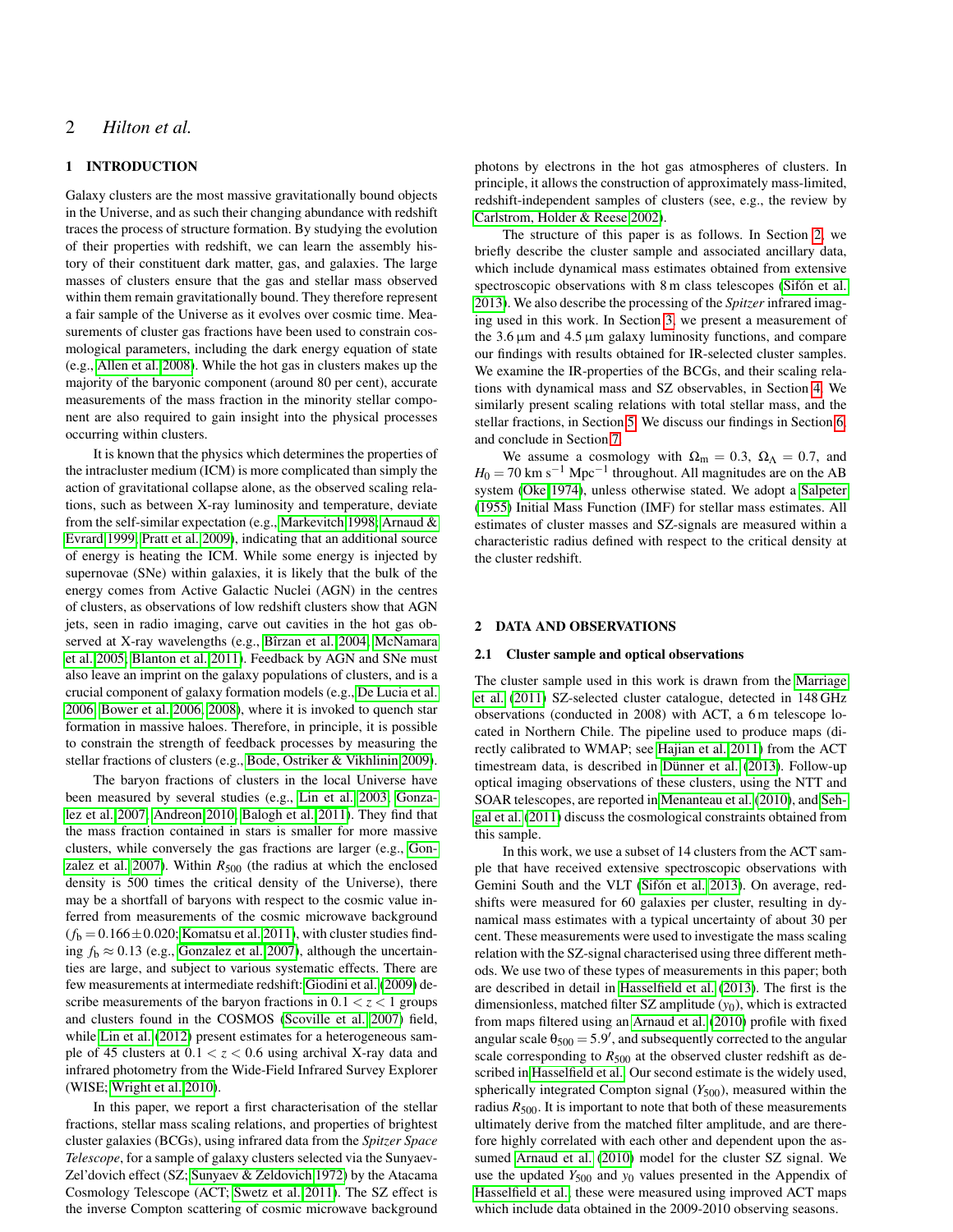

<span id="page-2-2"></span>Figure 1. Redshift, dynamical mass, and *Y<sub>500</sub>* distributions for the Sunyaev-Zel'dovich effect selected cluster sample used in this work (see [Sifón et al. 2013,](#page-11-8) for details). The clear outlier in the  $Y_{500}$  distribution is the  $z = 0.87$  merger system ACT-CL J0102-4915 ("El Gordo"; see [Menanteau et al. 2012\)](#page-11-14).

<span id="page-2-1"></span>Table 1. Properties of the cluster sample used in this work. Masses are dynamical estimates obtained from line of sight velocity dispersion measurements; all values have been rescaled from  $R_{200}$  (as reported by [Sifón et al. 2013\)](#page-11-8) to  $R_{500}$ .

| Name                     | Z.    | $M_{500}$ (10 <sup>14</sup> M <sub>O</sub> ) | $Y_{500}$ (10 <sup>-11</sup> ) | $v_0$ (10 <sup>-4</sup> ) | $R_{500}$ (Mpc) |
|--------------------------|-------|----------------------------------------------|--------------------------------|---------------------------|-----------------|
| <b>ACT-CL J0102-4915</b> | 0.870 | $9.8 + 2.3$                                  | $9.7 + 1.7$                    | $7.17 + 0.88$             | 1.1             |
| ACT-CL J0215-5212        | 0.480 | $5.8 \pm 1.7$                                | $2.0 + 0.8$                    | $1.18 + 0.27$             | 1.1             |
| ACT-CL J0232-5257        | 0.556 | $4.2 + 1.5$                                  | $1.0 + 0.6$                    | $0.94 + 0.27$             | 0.9             |
| ACT-CL J0235-5121        | 0.278 | $7.0 + 2.1$                                  | $5.0 + 1.7$                    | $1.14 + 0.22$             | 1.2             |
| ACT-CL J0237-4939        | 0.334 | $12.2 + 2.5$                                 | $2.6 + 1.8$                    | $1.09 + 0.31$             | 1.4             |
| ACT-CL J0304-4921        | 0.392 | $7.7 + 1.8$                                  | $5.8 + 2.2$                    | $2.08 + 0.41$             | 1.2             |
| <b>ACT-CL J0330-5227</b> | 0.442 | $10.3 + 2.4$                                 | $4.6 + 1.0$                    | $1.68 + 0.24$             | 1.3             |
| ACT-CL J0346-5438        | 0.530 | $6.4 + 1.4$                                  | $2.8 + 0.9$                    | $1.67 + 0.34$             | 1.1             |
| ACT-CL J0438-5419        | 0.421 | $12.7 + 3.0$                                 | $7.4 + 0.8$                    | $2.07 + 0.17$             | 1.4             |
| <b>ACT-CL J0509-5341</b> | 0.461 | $3.5 + 1.4$                                  | $2.6 + 0.6$                    | $1.13 \pm 0.19$           | 0.9             |
| ACT-CL J0528-5259        | 0.768 | $3.6 + 1.3$                                  | $0.8 + 0.3$                    | $1.03 + 0.28$             | 0.8             |
| ACT-CL J0546-5345        | 1.066 | $4.8 + 2.5$                                  | $1.7 + 0.3$                    | $2.54 + 0.39$             | 0.8             |
| ACT-CL J0559-5249        | 0.609 | $8.9 + 2.6$                                  | $2.4 + 0.5$                    | $1.48 + 0.23$             | 1.2             |
| <b>ACT-CL J0616-5227</b> | 0.684 | $6.8 + 2.9$                                  | $2.5 + 0.5$                    | $1.87 + 0.28$             | 1.0             |

Note that because our IRAC data do not cover out to  $R_{200}$ for the lower redshift objects in our sample (see Section [2.2\)](#page-2-0), we rescale the measurements of [Sifón et al.](#page-11-8) [\(2013\)](#page-11-8) at  $R_{200}$  to  $R_{500}$ using the concentration–mass relation of [Duffy et al.](#page-10-19) [\(2008\)](#page-10-19). We include the uncertainty introduced by the scatter in this relation in the error bars on the  $M_{500}$  measurements. This results in the fractional mass errors being approximately 9 per cent larger than the uncertainties quoted in [Sifón et al.](#page-11-8) [\(2013\)](#page-11-8). Table [1](#page-2-1) lists the cluster properties.

Fig. [1](#page-2-2) shows the redshift, mass, and *Y*<sup>500</sup> distributions for the clusters used in this work. The sample spans the redshift range  $0.27 < z < 1.07$ , with median  $z = 0.50$ , and has median mass  $M_{500} = 6.9 \times 10^{14} M_{\odot}$ . The object with the largest intrinsic *Y*<sub>500</sub>, which is a clear outlier from the distribution shown in the right panel of Fig. [1,](#page-2-2) is the spectacular "El Gordo" (ACT-CL J0102- 4915) merger system at  $z = 0.87$ , for which we have previously published a detailed multiwavelength analysis [\(Menanteau et al.](#page-11-14) [2012\)](#page-11-14).

#### <span id="page-2-0"></span>2.2 *Spitzer* IRAC imaging and photometry

We obtained IRAC  $3.6 \mu m$  and  $4.5 \mu m$  observations of the cluster sample during the period August–December 2010 (program ID: 70149, PI: Menanteau), using a  $2 \times 2$  grid of IRAC pointings centred on each cluster position. A total of  $10 \times 100$  sec frames were obtained in each channel at each grid position, using a large scale cycling dither pattern. The basic calibrated data (BCD) images were corrected for pulldown using the software of Ashby  $\&$  Hora<sup>[1](#page-2-3)</sup>, and then mosaicked using MOPEX [\(Makovoz & Khan 2005\)](#page-11-15) to give images which are  $\approx 13'$  on a side with 0.6<sup>0</sup> pixel scale. The mosaics for each channel were then registered to a common pixel coordinate system. These mosaics cover out to  $R_{500}$  for every cluster in the sample. By inserting synthetic point sources, we estimate the 80 per cent completeness depths of the final maps to be  $\approx$  22.6 mag (AB) in both channels (see Fig. [2\)](#page-3-1).

Matched aperture photometry was performed on the IRAC maps using SEXTRACTOR [\(Bertin & Arnouts 1996\)](#page-10-20) in dual image mode, using the  $3.6 \mu m$  channel as the detection band. We mea-

<span id="page-2-3"></span><sup>1</sup> See [http://irsa.ipac.caltech.edu/data/SPITZER/docs/](http://irsa.ipac.caltech.edu/data/SPITZER/docs/dataanalysistools/tools/contributed/irac/fixpulldown/) [dataanalysistools/tools/contributed/irac/fixpulldown/](http://irsa.ipac.caltech.edu/data/SPITZER/docs/dataanalysistools/tools/contributed/irac/fixpulldown/)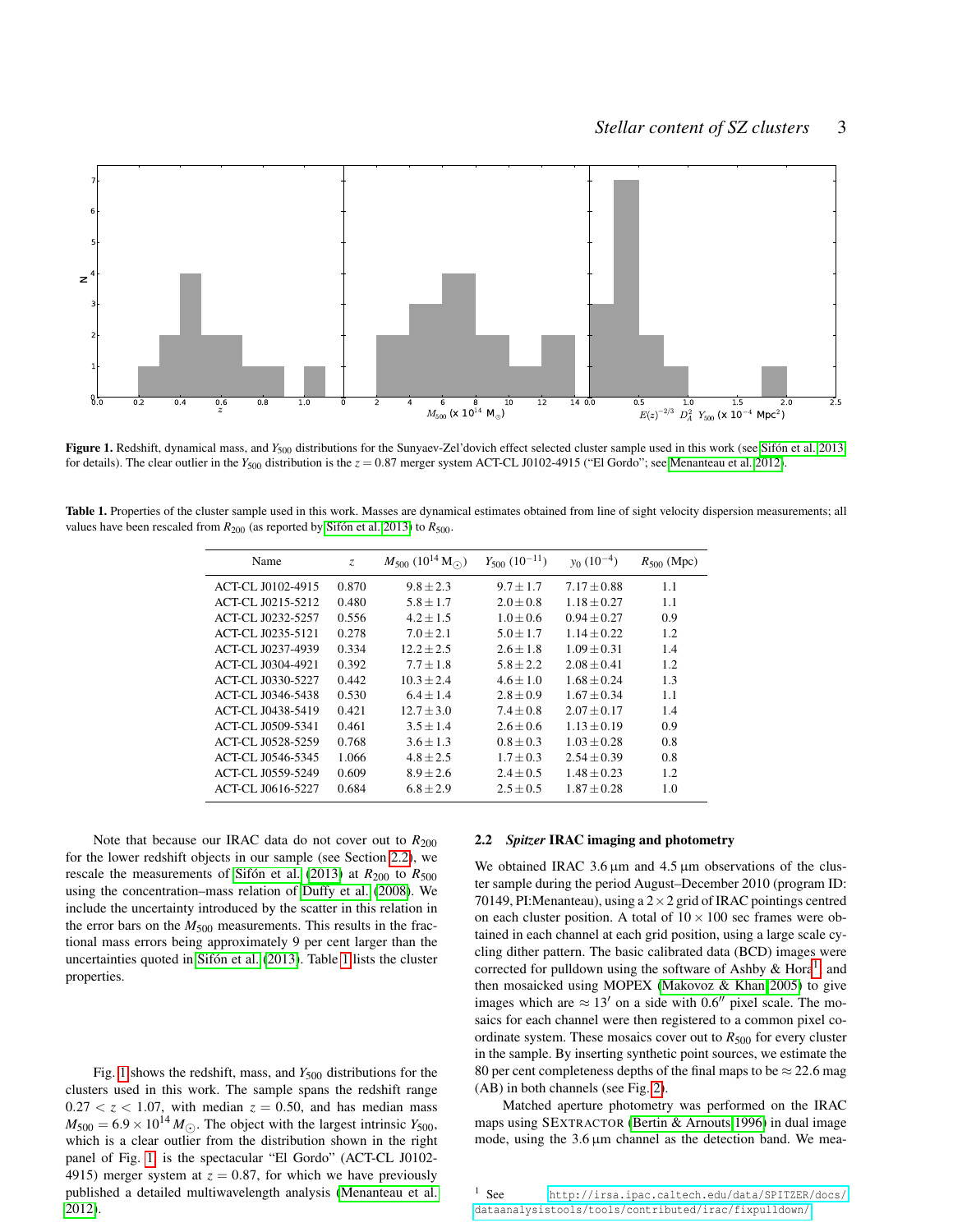

<span id="page-3-1"></span>Figure 2. Fraction of synthetic point sources recovered as a function of magnitude in the  $3.6 \mu m$  channel. The dashed line is a spline fit to the data. The 80 per cent completeness depth is approximately 22.6 mag.

sure fluxes through  $4''$  diameter circular apertures, which are corrected to estimates of total magnitude using aperture corrections (as measured by [Barmby et al. 2008\)](#page-10-21) of  $-0.35 \pm 0.04$ ,  $-0.37 \pm 0.04$ mag in the  $3.6 \mu m$ ,  $4.5 \mu m$  channels respectively. The photometric uncertainties were scaled upwards by factors of 2.8, 2.6 in the  $3.6 \,\mu m$ ,  $4.5 \,\mu m$  channels respectively, in order to account for noise correlation between pixels introduced in the production of the mosaics which is not taken into account in the SEXTRACTOR error estimates. These scaling factors were determined using the method outlined in [Barmby et al.](#page-10-21) [\(2008\)](#page-10-21). Finally, the uncertainties in the aperture corrections were added to the photometric errors in quadrature.

The BCGs are extended objects for which the aperture corrected point source magnitudes are not good approximations to the total flux. We therefore use the SEXTRACTOR MAG\_AUTO magnitudes, again scaling up the photometric uncertainties using the method of [Barmby et al.](#page-10-21) [\(2008\)](#page-10-21). Note that we do not attempt to deblend the BCGs beyond the level provided by SEXTRACTOR. While it is possible to use more sophisticated techniques to improve deblending using higher resolution imaging at other wavelengths (e.g., TFIT; [Laidler et al. 2007\)](#page-10-22), we only possess relatively shallow ground-based optical data for the objects in our sample, which would require a large *k*-correction to IRAC wavelengths.

# <span id="page-3-0"></span>3 INFRARED LUMINOSITY FUNCTIONS

The luminosity function (LF) encodes key information about galaxy populations, and has been used to characterise the variation of galaxy properties with environment (e.g., [Blanton et al. 2003;](#page-10-23) [De Propris et al. 2003;](#page-10-24) [Croton et al. 2005;](#page-10-25) [Popesso et al. 2006;](#page-11-16) [Loveday et al. 2012\)](#page-11-17) and redshift (e.g., [De Propris et al. 1999;](#page-10-26) [Lin](#page-10-27) [et al. 2006;](#page-10-27) [Muzzin et al. 2008;](#page-11-18) [Mancone et al. 2010;](#page-11-19) [Capozzi et al.](#page-10-28) [2012\)](#page-10-28). Since the IRAC photometry probes the peak of the stellar light, the IR LF serves as a good proxy for the stellar mass function. In this section, we present the first measurements of the IR galaxy luminosity functions of SZ-selected clusters, and compare our results to those found from IR-selected cluster samples.

<span id="page-3-3"></span>Table 2. Distance modulus (DM<sub>corr</sub>) and *k*-corrections applied to cluster photometry to correct each object to the median redshift of the appropriate subsample. The correction applied is: corrected magnitude = observed apparent magnitude  $+k + DM_{corr}$ , where *k* is the *k*-correction in either the 3.6 or 4.5 µm bands (*k*3.6, *k*4.<sup>5</sup> respectively). See Section [3.1](#page-3-2) for details.

| Z.                                            | $k_{3,6}$ | $k_{4.5}$ | $DM_{corr}$ |  |  |
|-----------------------------------------------|-----------|-----------|-------------|--|--|
| Low redshift subsample (median $z = 0.42$ ):  |           |           |             |  |  |
| 0.461                                         | $+0.102$  | $+0.054$  | $-0.231$    |  |  |
| 0.442                                         | $+0.053$  | $+0.028$  | $-0.121$    |  |  |
| 0.421                                         | $+0.000$  | $+0.000$  | $+0.000$    |  |  |
| 0.480                                         | $+0.151$  | $+0.080$  | $-0.337$    |  |  |
| 0.392                                         | $-0.076$  | $-0.041$  | $+0.184$    |  |  |
| 0.334                                         | $-0.202$  | $-0.125$  | $+0.590$    |  |  |
| 0.278                                         | $-0.304$  | $-0.215$  | $+1.056$    |  |  |
|                                               |           |           |             |  |  |
| High redshift subsample (median $z = 0.68$ ): |           |           |             |  |  |
| 0.530                                         | $-0.329$  | $-0.182$  | $+0.673$    |  |  |
| 0.870                                         | $+0.245$  | $+0.340$  | $-0.642$    |  |  |
| 0.684                                         | $+0.000$  | $+0.000$  | $+0.000$    |  |  |
| 0.768                                         | $+0.115$  | $+0.140$  | $-0.308$    |  |  |
| 1.066                                         | $+0.436$  | $+0.690$  | $-1.188$    |  |  |
| 0.556                                         | $-0.262$  | $-0.151$  | $+0.546$    |  |  |
| 0.609                                         | $-0.140$  | $-0.097$  | $+0.306$    |  |  |
|                                               |           |           |             |  |  |

## <span id="page-3-2"></span>3.1 Method

We divide the cluster sample by redshift into two equal sized subsamples  $(0.2 < z < 0.5$  and  $0.5 < z < 1.1$ ) and measure their composite luminosity functions within  $R_{500}$ . Although we have a large sample of spectroscopic redshifts for each cluster in addition to optical photometry, in most cases the optical data do not provide coverage out to  $R_{500}$ . Therefore we use statistical background subtraction to ensure consistency in our analysis across all the objects in the sample. This lack of optical data for some regions of most of the cluster fields, coupled to the low resolution of the IRAC images, makes star-galaxy separation difficult. Following [Lin et al.](#page-11-4) [\(2012\)](#page-11-4), we remove the brightest stars by cross-matching the IRAC catalogues with the 2MASS point source catalogue (using a  $2<sup>n</sup>$  matching radius); this should reduce the stellar contamination to around the 7 per cent level [\(Lin et al. 2012\)](#page-11-4). We also remove all objects brighter than the BCG in each field, which further reduces stellar contamination. Remaining stars are removed statistically during subtraction of the background sample. Since our IRAC cluster images do not extend to a large radius beyond  $R_{500}$ , we use the IRAC source catalogue of the Extended Groth Strip (EGS; [Barmby et al.](#page-10-21) [2008\)](#page-10-21) as the background field sample. We treat the EGS catalogue in the same manner as our IRAC catalogues of the cluster fields throughout (including, for example, removing most stellar contamination by cross matching with 2MASS). We mask out areas around very bright stars in some of our cluster fields, and take the reduction in area into account when subtracting the background contribution.

We compute the composite luminosity functions for each subsample using the method of [Colless](#page-10-29) [\(1989\)](#page-10-29). We use the aperture corrected magnitudes (see Section [2.2\)](#page-2-0) in the observed frame, and exclude the BCGs since they are not drawn from the same population as ordinary cluster galaxies (e.g., [Tremaine & Richstone 1977;](#page-11-20) [Loh & Strauss 2006;](#page-11-21) [Lin et al. 2010\)](#page-10-30). We apply a modest completeness correction (approximately 10 per cent for  $21.5 < m_{3.6} <$ 22.0), estimated from inserting synthetic point sources into our images (see Section [2.2\)](#page-2-0). For the background sample from EGS, which reaches similar depth to our observations, we use Table 5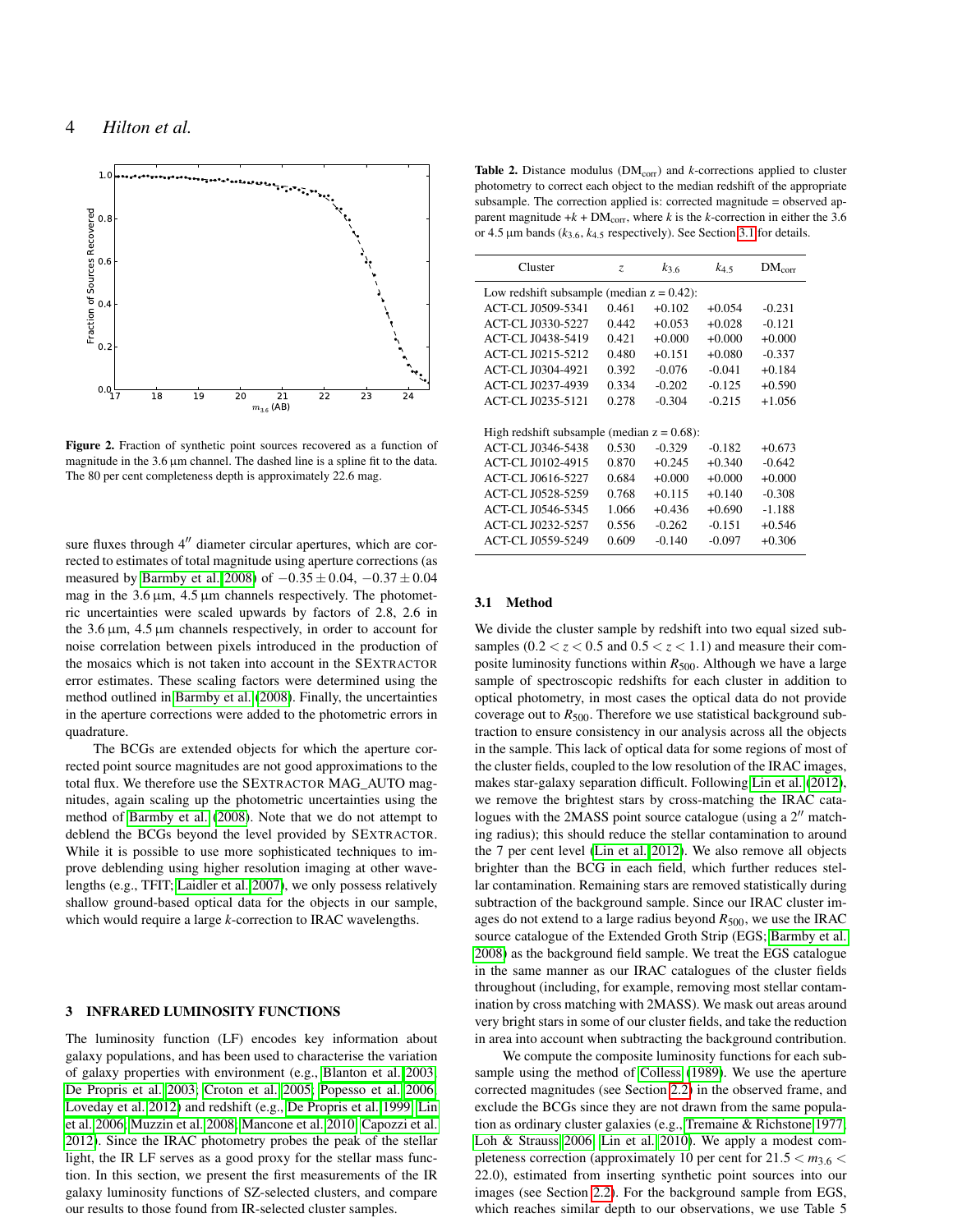

<span id="page-4-0"></span>Figure 3. Composite luminosity functions of ACT Sunyaev-Zel'dovich effect selected galaxy clusters in two redshift bins, for each IRAC channel. The solid curve shows the best fitting Schechter function with  $m^*$  and  $\alpha$  as free parameters, while the dashed curve shows the best fit with  $\alpha$  fixed at  $-0.8$ .

of [Barmby et al.](#page-10-21) [\(2008\)](#page-10-21) to model the completeness as a function of magnitude. For each cluster in each subsample, we *k*-correct its magnitudes (assuming a  $\tau = 0.1$  Gyr single-burst [Bruzual &](#page-10-31) [Charlot](#page-10-31) [\(2003,](#page-10-31) BC03 hereafter) model, formed at  $z_f = 3$  with solar metallicity) to the median redshift of the subsample, and take into account the distance modulus between each cluster and that median redshift (see, for example, [Muzzin et al. 2008;](#page-11-18) [Mancone](#page-11-19) [et al. 2010;](#page-11-19) [Lin et al. 2012\)](#page-11-4). The *k* and distance modulus corrections adopted for each cluster are listed in Table [2.](#page-3-3) We divide the data into bins of width 0.5 mag, and then perform the same operations on the background galaxy sample, before subtracting the area-scaled background contribution in each bin.

We fit [Schechter](#page-11-22) [\(1976\)](#page-11-22) functions to the composite LFs using  $\chi^2$  minimisation. We fit for both the characteristic magnitude  $(m^*)$ and the faint-end slope ( $\alpha$ ), although we also perform fits with  $\alpha$ fixed to other values common in the literature (e.g.,  $\alpha = -0.8$ ), in order to simplify the comparison with other works (since  $m^*$  and  $\alpha$ are degenerate). The normalisation of the Schechter function fit is fixed such that its integral is equal to the number of galaxies in the composite LF.

## 3.2 Results

Fig. [3](#page-4-0) shows the LFs in each IRAC channel for both the low and high redshift subsamples. The values of  $m^*$  that we derive in both channels for the  $\langle z \rangle = 0.42$  subsample agree at better than 1σ with measurements of *m* ∗ in IR-selected cluster samples by [Muzzin et al.](#page-11-18) [\(2008\)](#page-11-18) and [Mancone et al.](#page-11-19) [\(2010\)](#page-11-19) at similar redshift (note that the faint end slope,  $\alpha$ , was fixed to -0.8 in these works). We find a slightly brighter  $m^*$  for the  $\langle z \rangle = 0.68$  subsample  $(m_{3.6}^* = 19.26 \pm 0.07$  for  $\alpha = -0.8$ ) in comparison to both [Muzzin](#page-11-18) [et al.](#page-11-18) [\(2008\)](#page-11-18) and [Mancone et al.](#page-11-19) [\(2010\)](#page-11-19), although all values are consistent at better than the  $2\sigma$  level. If this difference is real, it may reflect a different timescale for the build up of the bright end of the luminosity function between the samples, with more massive galaxies being assembled at earlier times in more massive clusters (since we expect the average mass of the SZ-selected sample to be significantly larger than that of the IR-selected samples, which are drawn from a smaller survey area). Fig. [4](#page-5-1) illustrates the evolution of  $m_{3.6}^*$  in the [Mancone et al.](#page-11-19) [\(2010\)](#page-11-19) sample in comparison to our results. We also see reasonable agreement between  $m^*$  measured for our  $\langle z \rangle = 0.68$  subsample and the results of [De Propris et al.](#page-10-32) [\(2007\)](#page-10-32) at  $\langle z \rangle = 0.75$ , when we set  $\alpha = -0.25$ , as was found in that work.

The faint-end slopes that we find when fitting for both  $m^*$  and α are consistent with that measured by [Lin et al.](#page-10-33) [\(2004\)](#page-10-33) in the *K*band from a heterogeneous sample of X-ray selected clusters at  $z = 0.1$ , who found  $\alpha = -0.84 \pm 0.02$ , although we note that the uncertainties on our measurements are much larger. We conclude that the infrared LFs of SZ-selected clusters do not differ significantly from clusters selected using other methods.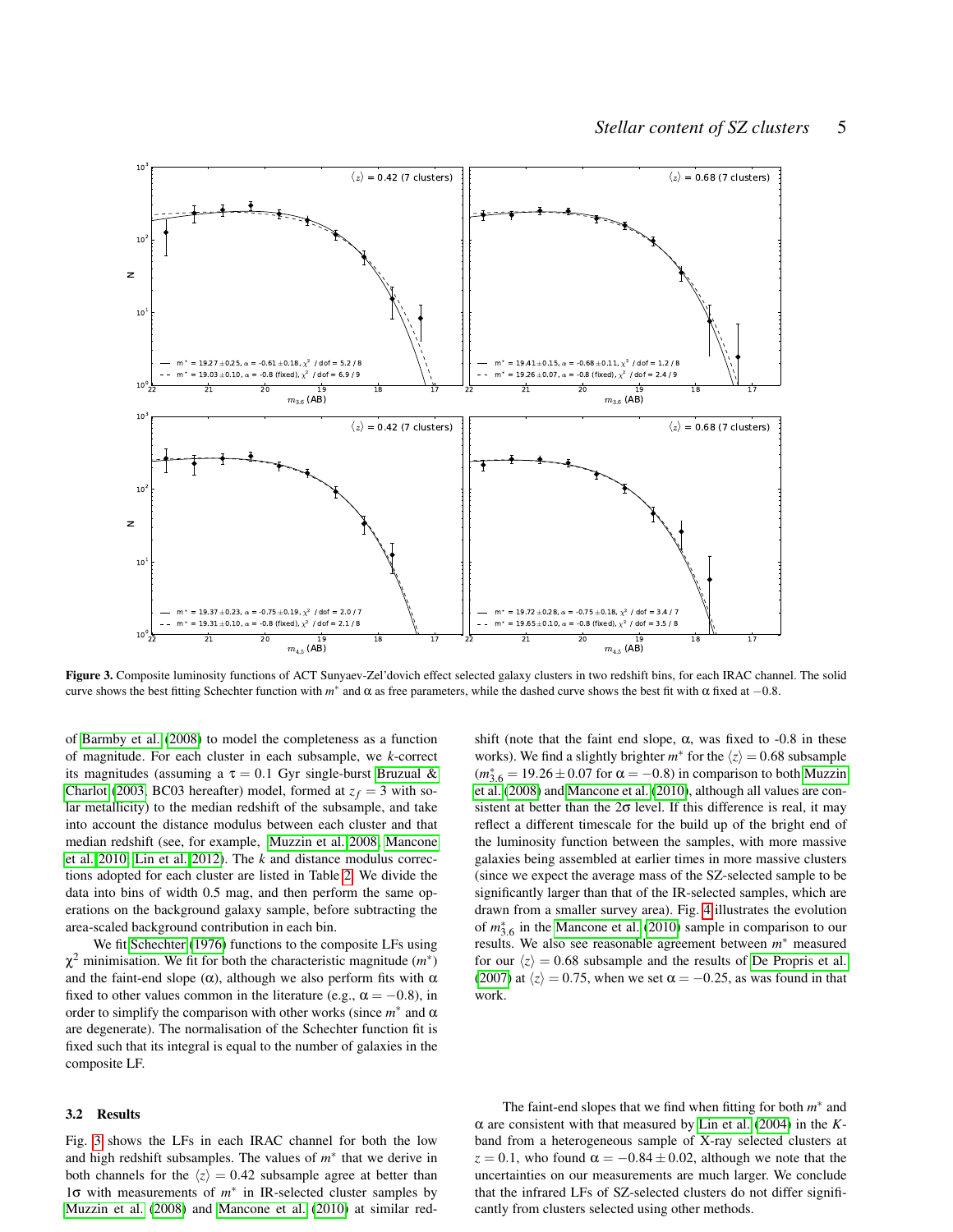# 6 *Hilton et al.*

<span id="page-5-3"></span>Table 3. Properties of the BCGs;  $m_{3.6}$  and  $m_{4.5}$  are the total apparent magnitudes (observed frame) on the AB system in the IRAC 3.6 and 4.5 µm channels respectively;  $M_*$  is the stellar mass estimated from  $m_{3.6}$  alone, assuming a  $\tau = 0.1$  Gyr burst [Bruzual & Charlot](#page-10-31) [\(2003\)](#page-10-31) model with [Salpeter](#page-11-10) [\(1955\)](#page-11-10) IMF and solar metallicity formed at  $z_f = 3$ . The error bars on the stellar mass estimates correspond to assumptions of  $z_f = 2$  and  $z_f = 5$  (systematic errors due to the choice of stellar population model and/or IMF are neglected).

| Cluster           | RA (J2000)                                  | Dec. (J2000)           | $m_{3,6}$          | $m_{4.5}$          | $M_*$ (10 <sup>11</sup> M <sub>(c)</sub> )       |
|-------------------|---------------------------------------------|------------------------|--------------------|--------------------|--------------------------------------------------|
| ACT-CL J0102-4915 | $01^{\rm h}02^{\rm m}57\rlap{.}^{\rm s}772$ | $-49^{\circ}16'19''14$ | $17.204 \pm 0.009$ | $17.628 \pm 0.010$ | $16.2^{+2.8}_{-3.4}_{-3.4}_{10.9^{+0.6}_{-1.2}}$ |
| ACT-CL J0215-5212 | $02^{\rm h}15^{\rm m}12^{\rm s}229$         | $-52^{\circ}12'25''09$ | $17.078 \pm 0.006$ | $17.349 \pm 0.006$ |                                                  |
| ACT-CL J0232-5257 | $02^{\rm h}32^{\rm m}42\rlap{.}^{\rm s}704$ | $-52^{\circ}57'22''62$ | $17.083 \pm 0.006$ | $17.453 \pm 0.007$ | $12.1^{+1.2}_{-1.3}$                             |
| ACT-CL J0235-5121 | $02^{\rm h}35^{\rm m}45^{\rm s}242$         | $-51^{\circ}21'04''83$ | $15.722 + 0.002$   | $15.906 \pm 0.002$ | $17.6^{+1.1}_{-1.2}$                             |
| ACT-CL J0237-4939 | $02^{\rm h}37^{\rm m}01\,{}^{\rm s}661$     | $-49^{\circ}38'09''66$ | $16.535 \pm 0.005$ | $16.734 \pm 0.005$ | $11.3^{+0.7}_{-0.8}_{-0.8}_{14.4^{+0.8}_{-1.4}}$ |
| ACT-CL J0304-4921 | $03^{\rm h}04^{\rm m}16^{\rm s}132$         | $-49^{\circ}21'25''97$ | $16.522 + 0.004$   | $16.724 \pm 0.004$ |                                                  |
| ACT-CL J0330-5227 | $03^{\rm h}30^{\rm m}56^{\rm s}935$         | $-52^{\circ}28'13''18$ | $16.415 + 0.004$   | $16.639 \pm 0.004$ | $18.3^{+1.0}_{-2.0}$                             |
| ACT-CL J0346-5438 | $03^{\rm h}46^{\rm m}55\rlap{.}^{\rm s}370$ | $-54^{\circ}38'54''66$ | $16.977 \pm 0.006$ | $17.261 \pm 0.006$ | $12.9^{+1.1}_{-1.3}$                             |
| ACT-CL J0438-5419 | $04^{\rm h}38^{\rm m}17\rlap{.}^{\rm s}644$ | $-54^{\circ}19'20''42$ | $15.942 \pm 0.003$ | $16.159 \pm 0.003$ | $26.9^{+1.5}_{-2.7}$                             |
| ACT-CL J0509-5341 | $05^{h}09^{m}21\overset{s}{.}375$           | $-53^{\circ}42'12''79$ | $17.282 + 0.010$   | $17.554 \pm 0.010$ | $8.6^{+0.5}_{-0.9}$                              |
| ACT-CL J0528-5259 | $0.5^{\rm h}28^{\rm m}0.5^{\rm s}332$       | $-52^{\circ}59'53''27$ | $17.509 \pm 0.008$ | $17.965 \pm 0.009$ | $11.1^{+1.3}_{-2.4}$                             |
| ACT-CL J0546-5345 | $05^{\rm h}46^{\rm m}37\rlap{.}^{\rm s}729$ | $-53^{\circ}45'31''41$ | $17.554 \pm 0.007$ | $17.835 \pm 0.007$ | $13.4^{+5.3}_{-2.3}$                             |
| ACT-CL J0559-5249 | $0.5^{\rm h}59^{\rm m}43.5230$              | $-52^{\circ}49'27''05$ | $17.464 + 0.008$   | $17.873 \pm 0.010$ | $9.2^{+1.0}_{-1.3}$                              |
| ACT-CL J0616-5227 | $06^{\rm h}16^{\rm m}34\rlap{.}^{\rm s}090$ | $-52^{\circ}27'08''94$ | $16.857 \pm 0.004$ | $17.374 \pm 0.004$ | $18.1^{+1.7}_{-3.0}$                             |



<span id="page-5-1"></span>Figure 4. Comparison of  $m_{3,6}^*$  found from the SZ-selected cluster sample used in this work with results for an IR-selected cluster sample [\(Mancone](#page-11-19) [et al. 2010\)](#page-11-19). In both cases, the faint end slope is fixed to  $\alpha = -0.8$ . There is reasonable agreement, which suggests that the galaxy populations in each sample are not likely to be significantly different, although  $m^*_{3.6}$  for the  $\langle z \rangle =$ 0.68 subsample of SZ-selected clusters is approximately 0.3 mag brighter. The dashed line shows the expected evolution of a solar metallicity [Bruzual](#page-10-31) [& Charlot](#page-10-31) [\(2003\)](#page-10-31)  $\tau = 0.1$  Gyr single burst stellar population model formed at  $z_f = 3$ , normalised to the [Mancone et al.](#page-11-19) [\(2010\)](#page-11-19) measurement at  $z =$ 0.37. The horizontal error bars mark the redshift ranges covered by the ACT subsamples.

## <span id="page-5-0"></span>4 BRIGHTEST CLUSTER GALAXIES

#### 4.1 The Hubble diagram

BCGs are the brightest galaxies in the Universe in terms of their stellar emission, and early work recognised their potential as standard candles, using their Hubble diagram to estimate the deceleration parameter (e.g., [Sandage 1972\)](#page-11-23). More recently, the Hubble diagram of BCGs has been used to study their mass growth (e.g., [Aragon-Salamanca et al. 1998;](#page-10-34) [Burke et al. 2000;](#page-10-35) [Brough et al.](#page-10-36) [2002\)](#page-10-36). Some semi-analytic models predict that BCGs should have acquired about 80 per cent of their stellar mass since *z* ∼ 1 through accretion and merging [\(De Lucia & Blaizot 2007\)](#page-10-37), although recent



<span id="page-5-2"></span>Figure 5. Hubble diagram of BCGs in ACT clusters (black diamonds) in the 3.6 µm IRAC channel. The *K*-band observations (*k*-corrected to the IRAC 3.6 μm channel assuming a  $\tau = 0.1$  Gyr single burst, solar metal-licity, [Bruzual & Charlot](#page-10-31) [\(2003\)](#page-10-31) model formed at  $z_f = 3$ ) of two samples of X-ray selected clusters [\(Ebeling et al. 1996,](#page-10-38) [2000,](#page-10-39) [2001\)](#page-10-40) by [Stott et al.](#page-11-24) [\(2008\)](#page-11-24) are shown for comparison. The dashed line shows the expected evolution for the same [Bruzual & Charlot](#page-10-31) [\(2003\)](#page-10-31) model used to perform the *k*-correction, while the solid line shows the no-evolution line; both of these are normalised to match the data at *z* < 0.1.

observations of BCGs in both high redshift optical and X-ray selected clusters show that most of the stellar mass in these objects was already assembled by *z* ∼ 1 (e.g., [Whiley et al. 2008;](#page-11-25) [Brough](#page-10-41) [et al. 2008;](#page-10-41) [Collins et al. 2009;](#page-10-42) [Stott et al. 2010;](#page-11-26) [Lidman et al.](#page-10-43) [2012\)](#page-10-43).

Fig. [5](#page-5-2) presents the  $3.6 \mu m$  Hubble diagram of BCGs in the ACT SZ-selected sample, in comparison to *K*-band observations of X-ray selected clusters (*k*-corrected to 3.6  $\mu$ m, assuming a  $\tau$  = 0.1 Gyr single burst, solar metallicity, BC03 model formed at  $z_f$  = 3), taken from [Stott et al.](#page-11-24) [\(2008,](#page-11-24) who measure total BCG magnitudes, as in this work). One of the X-ray samples to which we compare is the Massive Cluster Survey (MACS; [Ebeling et al. 2007,](#page-10-44) [2010\)](#page-10-45), which is extracted from the ROSAT All Sky Survey [\(Voges](#page-11-27) [et al. 1999\)](#page-11-27), and probes a similar mass and redshift range to the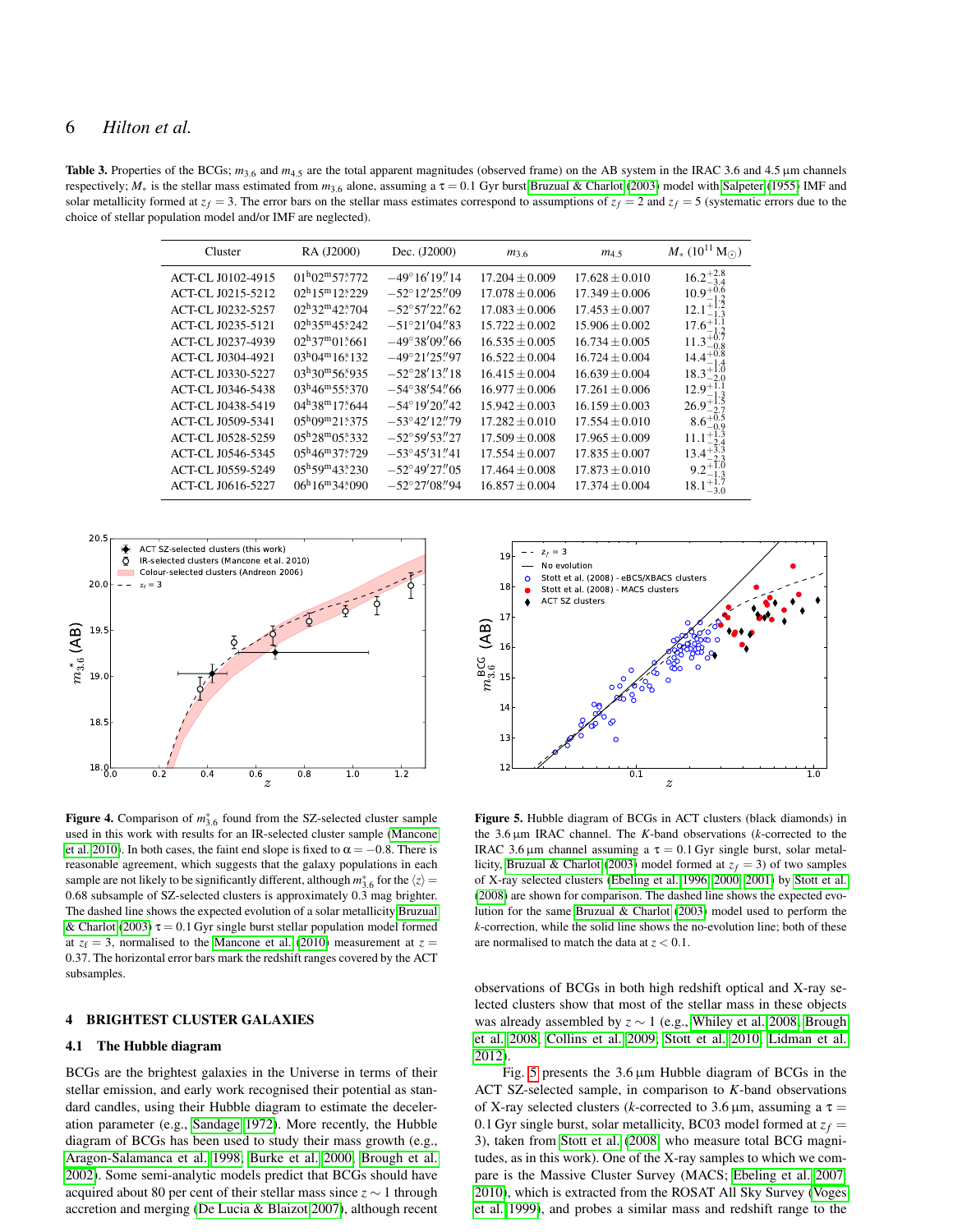To check if the ACT and MACS BCGs trace similar populations, we convert our estimates of 3.6 µm BCG total magnitude to stellar mass, assuming a solar metallicity  $\tau = 0.1$  Gyr single burst BC03 model, formed at  $z_f = 3$ , and do the same for the MACS BCGs. We compare the resulting BCG stellar mass distributions using the two-sample Kolmogorov-Smirnov (KS) test. When comparing to the whole MACS sample, the KS test returns  $D = 0.44$ , with null hypothesis (that the samples are drawn from the same distribution) probability  $p = 0.06$ . Restricting both samples to include only the  $0.4 < z < 1.0$  BCGs, the null hypothesis probability increases to  $p = 0.4$ . We conclude that the ACT and MACS BCGs are a similar population.

#### <span id="page-6-2"></span>4.2 BCG stellar mass scaling relations

We now examine the scaling of BCG stellar mass with the properties of the ACT clusters. We convert our estimates of  $3.6 \,\mu m$ BCG total magnitudes to stellar mass, assuming a solar metallicity  $\tau = 0.1$  Gyr single burst BC03 model, formed at  $z_f = 3$ . The uncertainty in the stellar mass estimates is dominated by the choice of model; since formation redshifts in the range  $2 < z_f < 5$  are reasonable for BCGs (e.g., [Whiley et al. 2008;](#page-11-25) [Stott et al. 2008,](#page-11-24) [2010\)](#page-11-26), we adopt the stellar mass estimates inferred from models at each end of this redshift range as fiducial error bars (the impact of photometric uncertainties is negligible by comparison). We do not take into account possible systematic uncertainties, which are considerable. The largest systematic that can affect stellar mass estimates is the IMF; if we adopted a [Chabrier](#page-10-46) [\(2003\)](#page-10-46) rather than [Salpeter](#page-11-10) [\(1955\)](#page-11-10) IMF, our stellar mass estimates would be 0.24 dex lower. Similarly, adopting stellar population models with a larger contribution to the infrared flux by thermally pulsating AGB stars (e.g., [Maraston 2005;](#page-11-28) [Conroy, Gunn & White 2009\)](#page-10-47) would result in smaller stellar masses. Table [3](#page-5-3) lists the BCG magnitudes and stellar mass estimates derived using our adopted BC03 model.

Fig. [6](#page-6-0) presents the relation between BCG stellar mass and cluster dynamical mass. We find mild evidence for a correlation, with Spearman rank coefficient  $\rho = 0.56$ , and null hypothesis (i.e. no correlation) probability  $p = 0.04$ . Using the Markov Chain Monte Carlo (MCMC) based method of [Kelly](#page-10-48) [\(2007\)](#page-10-48), we find the slope of the relation is shallow, and poorly constrained  $(M_{500} \propto M_{*}^{0.7 \pm 0.4})$ . The intrinsic scatter in the relation at fixed BCG  $M_*$  is  $\sigma_{\log M_{500}} = 0.14 \pm 0.06$ .

Many other studies have previously found a correlation between BCG luminosity and cluster mass using X-ray and optically selected cluster samples (e.g., [Lin & Mohr 2004;](#page-10-49) [Popesso et al.](#page-11-29) [2007;](#page-11-29) [Brough et al. 2008;](#page-10-41) [Yang et al. 2008;](#page-11-30) [Mittal et al. 2009\)](#page-11-31). Like [Haarsma et al.](#page-10-50) [\(2010\)](#page-10-50), the correlation we find is only marginally significant; presumably this due to the small sample size. For example, [Whiley et al.](#page-11-25) [\(2008\)](#page-11-25) found a correlation between BCG *K*-band magnitude and cluster velocity dispersion (i.e. a comparable proxy to the dynamical mass estimates used in this work), significant at the 99.9 per cent level, for a sample of 81 optically selected clusters in the  $0.02 < z < 0.96$  redshift range. We note that the wide redshift range covered by our sample may also be a contributing factor, if the relation evolves with redshift.

Fig. [7](#page-6-1) shows the relations between BCG stellar mass and SZsignal, *Y*<sub>500</sub> and *y*<sub>0</sub>. These are the first measurements of these relations. In these cases we find stronger evidence for correlation



<span id="page-6-0"></span>Figure 6. Scaling relation between BCG stellar mass and cluster dynamical mass. The dashed line is a regression fit to the data using the [Kelly](#page-10-48) [\(2007\)](#page-10-48) method. There is no evidence from this small sample that disturbed clusters (black diamonds; defined according to the criteria described in [Sifón et al.](#page-11-8) [2013\)](#page-11-8) follow a different trend from non-disturbed clusters (white circles).



<span id="page-6-1"></span>Figure 7. Scaling relations between SZ-signal and BCG stellar mass: (a) scaling with *Y*500; (b) scaling with *y*0. Self-similar evolution of the SZ-signal with redshift is assumed. In each panel the dashed line is a fit to the data using the [Kelly](#page-10-48) [\(2007\)](#page-10-48) regression method. We do not see different trends for disturbed (black diamonds; defined according to the criteria described in [Sifón et al. 2013\)](#page-11-8) and non-disturbed clusters (white circles).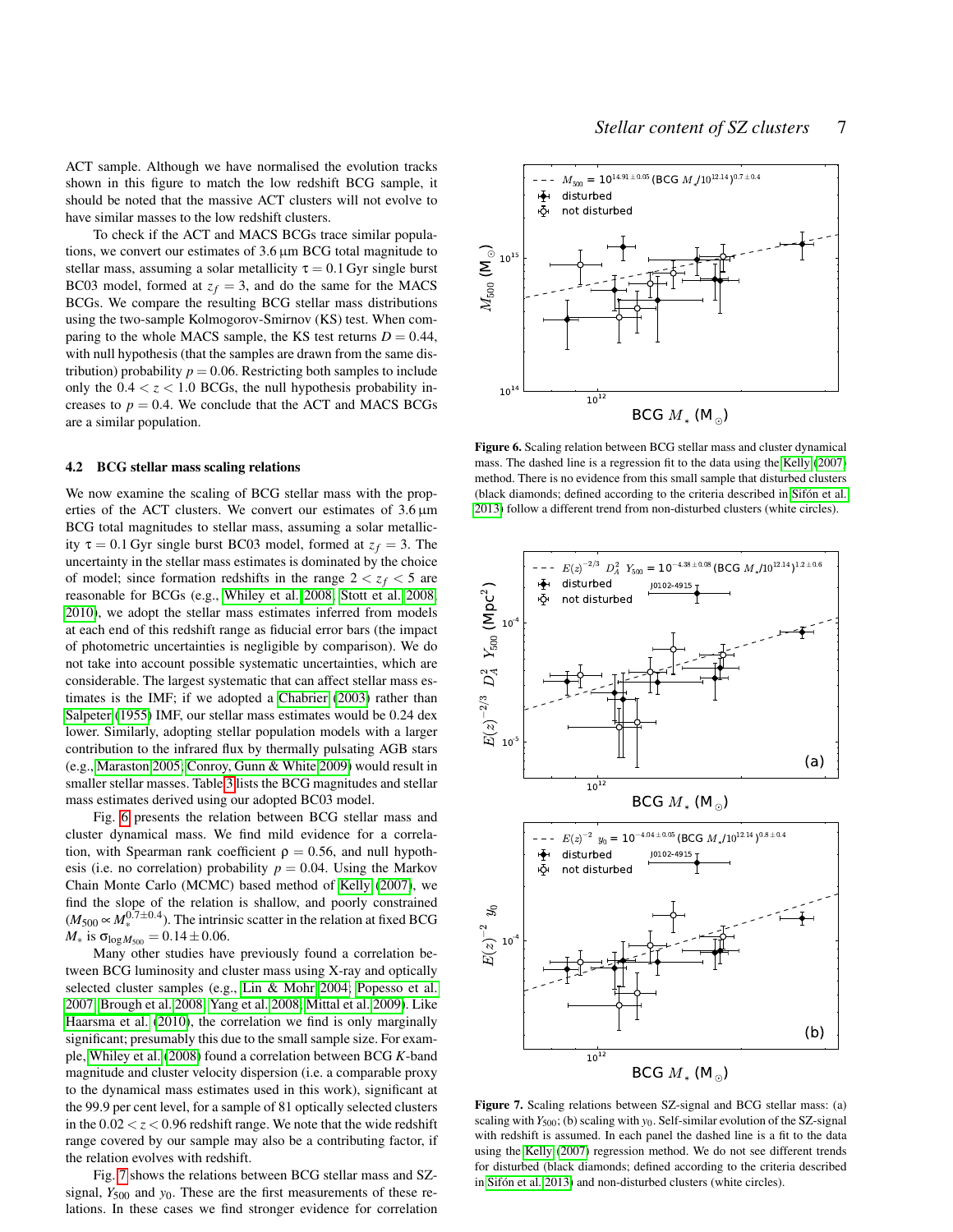<span id="page-7-1"></span>Table 4. Cluster total 3.6 µm magnitudes (observed frame) and total stellar mass ( $M_{500}^{\text{star}}$ ) estimated within  $R_{500}$ . The stellar mass conversion is done as described in Section [4.2](#page-6-2) for the BCGs, and the same caveats noted in the caption to Table [3](#page-5-3) apply. Note that any contribution to  $M_{500}^{\text{star}}$  from the ICL is not accounted for.

| Cluster                  | Z.    | $m_{3.6}$        | $M_{500}^{\rm star}$ (10 <sup>12</sup> ) |
|--------------------------|-------|------------------|------------------------------------------|
| <b>ACT-CL J0102-4915</b> | 0.870 | $14.22 \pm 0.09$ | $18.8^{+3.5}_{-4.1}$                     |
| <b>ACT-CL J0215-5212</b> | 0.480 | $14.54 \pm 0.09$ |                                          |
| <b>ACT-CL J0232-5257</b> | 0.556 | $14.34 + 0.07$   | 11.4 <sup>+1</sup>                       |
| <b>ACT-CL J0235-5121</b> | 0.278 | $12.85 + 0.03$   | $18.6^{\circ}$                           |
| <b>ACT-CL J0237-4939</b> | 0.334 | $14.26 + 0.10$   |                                          |
| <b>ACT-CL J0304-4921</b> | 0.392 | $14.02 \pm 0.07$ | 10.9                                     |
| <b>ACT-CL J0330-5227</b> | 0.442 | $13.44 \pm 0.07$ |                                          |
| <b>ACT-CL J0346-5438</b> | 0.530 | $14.07 \pm 0.06$ | 14.0                                     |
| <b>ACT-CL J0438-5419</b> | 0.421 | $13.30 + 0.06$   | 23.1                                     |
| ACT-CL J0509-5341        | 0.461 | $14.48 + 0.11$   | $8.6^+$                                  |
| <b>ACT-CL J0528-5259</b> | 0.768 | $14.59 \pm 0.11$ | $12.2^+$                                 |
| ACT-CL J0546-5345        | 1.066 | $14.50 \pm 0.14$ | 16.61                                    |
| ACT-CL J0559-5249        | 0.609 | $13.74 \pm 0.06$ |                                          |
| ACT-CL J0616-5227        | 0.684 | $13.94 + 0.08$   |                                          |

with the BCG stellar mass. For the scaling with  $Y_{500}$ , we find Spearman rank coefficient  $\rho = 0.66$ , with null hypothesis probability  $p = 0.01$ . Applying the [Kelly](#page-10-48) [\(2007\)](#page-10-48) regression method, the slope of the relation is  $E(z)^{-2/3} D_A^2 Y_{500} \propto M_*^{1.2 \pm 0.6}$ , with intrinsic scatter  $\sigma_{\log Y_{500}} = 0.25 \pm 0.08$ . For the BCG  $M_* - y_0$  relation, we find Spearman  $\rho = 0.74$ , with  $p = 0.002$ . The slope of the relation is  $E(z)^{-2}y_0 \propto M_*^{0.8 \pm 0.4}$ , and the intrinsic scatter is  $\sigma_{\log y_0} = 0.18 \pm 0.05$ . We note that "El Gordo" (J0102-4915), the cluster with the largest  $y_0$  and  $Y_{500}$  value, is a clear outlier in these plots. However, removing this object has no significant effect on the fit results.

The extensive spectroscopic data obtained on each cluster allows their dynamical states to be classified using three different methods, as described in [Sifón et al.](#page-11-8) [\(2013\)](#page-11-8). A cluster is flagged as dynamically disturbed if it satisfies any two of (i) BCG peculiar velocity different from zero at more than the 2σ level; (ii) BCG projected offset from the SZ peak cluster position more than  $0.2R_{200}$ ; and (iii) greater than 5 per cent significance level in the [Dressler](#page-10-51) [& Shectman](#page-10-51) [\(1988\)](#page-10-51) test for substructure. In both Figs. [6](#page-6-0) and [7](#page-6-1) we show disturbed and non-disturbed clusters with different symbols, and see no evidence for different scaling of *M*500, *Y*500, or *y*<sup>0</sup> with BCG stellar mass for clusters with different dynamical states, though of course the sample size is small.

#### <span id="page-7-0"></span>5 CLUSTER STELLAR MASS SCALING RELATIONS

In this Section, we examine the scaling relations between total stellar mass within  $R_{500}$  ( $M_{500}^{\text{star}}$ ), cluster dynamical mass, and SZ signal.

#### 5.1 Method

We estimate the contribution to the total light within  $R_{500}$  from cluster galaxies other than the BCG via the procedure used to measure the composite LFs (Section [3\)](#page-3-0). We sum the flux from the background-subtracted number counts for each cluster down to a limit of  $m^* + 2$  (where  $m^*$  is the value obtained for the fit to the appropriate composite LF). We add a contribution for galaxies fainter than our detection limit by extrapolating the LF to  $m^* + 5$ , assuming that  $\alpha = -0.8$  (this correction adds less than 10 per cent to the



<span id="page-7-2"></span>Figure 8. Scaling relation between total stellar mass ( $M_{500}^{\text{star}}$ ) and dynamical cluster mass  $(M_{500})$ . The dashed line indicates the fit obtained with the [Kelly](#page-10-48) [\(2007\)](#page-10-48) regression method, after excluding the outlier J0237-4939, which has a very low stellar mass compared to its dynamical mass. *Chandra* X-ray observations of this cluster indicate its dynamical mass may be overestimated.

final stellar masses). We then convert the total flux (adding in the contribution from the BCG, see Section [4\)](#page-5-0) into an observed frame 3.6 µm magnitude, taking into account the difference in distance modulus and *k*-corrections that were applied in estimating the composite LF (recall that we previously *k*-corrected the photometry for each cluster in a subsample to the median redshift of that subsample; see Table [2\)](#page-3-3). The stellar mass is then estimated assuming the same  $z_f = 3$  $z_f = 3$  BC03 model applied in Sections 3 and [4.](#page-5-0) Finally, to obtain spherically deprojected values, we multiply the total stellar mass estimates by 0.73. This deprojection factor is obtained assuming an NFW profile [\(Navarro et al. 1997\)](#page-11-32) with *c* = 2.8 (the average obtained from applying the [Duffy et al.](#page-10-19) [\(2008\)](#page-10-19)  $c - M_{200}$  relation to the dynamical mass estimates), and integrating to  $3R_{500}$  along the line of sight. Note that our measurement does not include any contribution from the intracluster light (ICL). Table [4](#page-7-1) lists the  $M_{500}^{\text{star}}$ value for each cluster.

# <span id="page-7-3"></span>5.2 Results

Fig. [8](#page-7-2) shows the scaling of  $M_{500}^{\text{star}}$  with dynamical mass. While there is some evidence of a correlation in this plot, we find that J0237- 4939 is a clear outlier, as it has the smallest  $M_{500}^{\text{star}}$  in the sample but is the second ranked cluster in the sample in terms of its dynamical mass. A preliminary analysis of the *Chandra* X-ray data for this system indicates the dynamical mass is likely overestimated - the X-ray temperature is  $T = 5.3^{+0.8}_{-0.7}$  keV, which implies mass  $M_{500} =$  $(4.0 \pm 1.0) \times 10^{14}$  M<sub>(</sub> $\Omega$ ) (assuming the [Vikhlinin et al. 2009](#page-11-33) *M* − *T* relation). This is roughly one third of the dynamical mass for this system as listed in Table [1.](#page-2-1) A full comparison of dynamical versus X-ray derived mass estimates for the ACT sample will be presented in a future paper (Hughes et al., in prep.).

If this cluster is excluded, we obtain Spearman rank coefficient  $\rho = 0.76$  with null hypothesis probability  $p = 0.002$ . Applying the [Kelly](#page-10-48) [\(2007\)](#page-10-48) regression method with J0237 excluded, we find the relation  $M_{500} \propto M_{500}^{\text{star}}$  0.9±0.4, with intrinsic scatter  $\sigma_{\log M_{500}} = 0.10 \pm 0.06$ . If J0237 is included in the sample, the correlation is not significant ( $\rho = 0.47$ ,  $p = 0.09$ ) and a much shallower slope for the relation is inferred ( $M_{500} \propto M_{500}^{\text{star }0.3 \pm 0.4}$ ).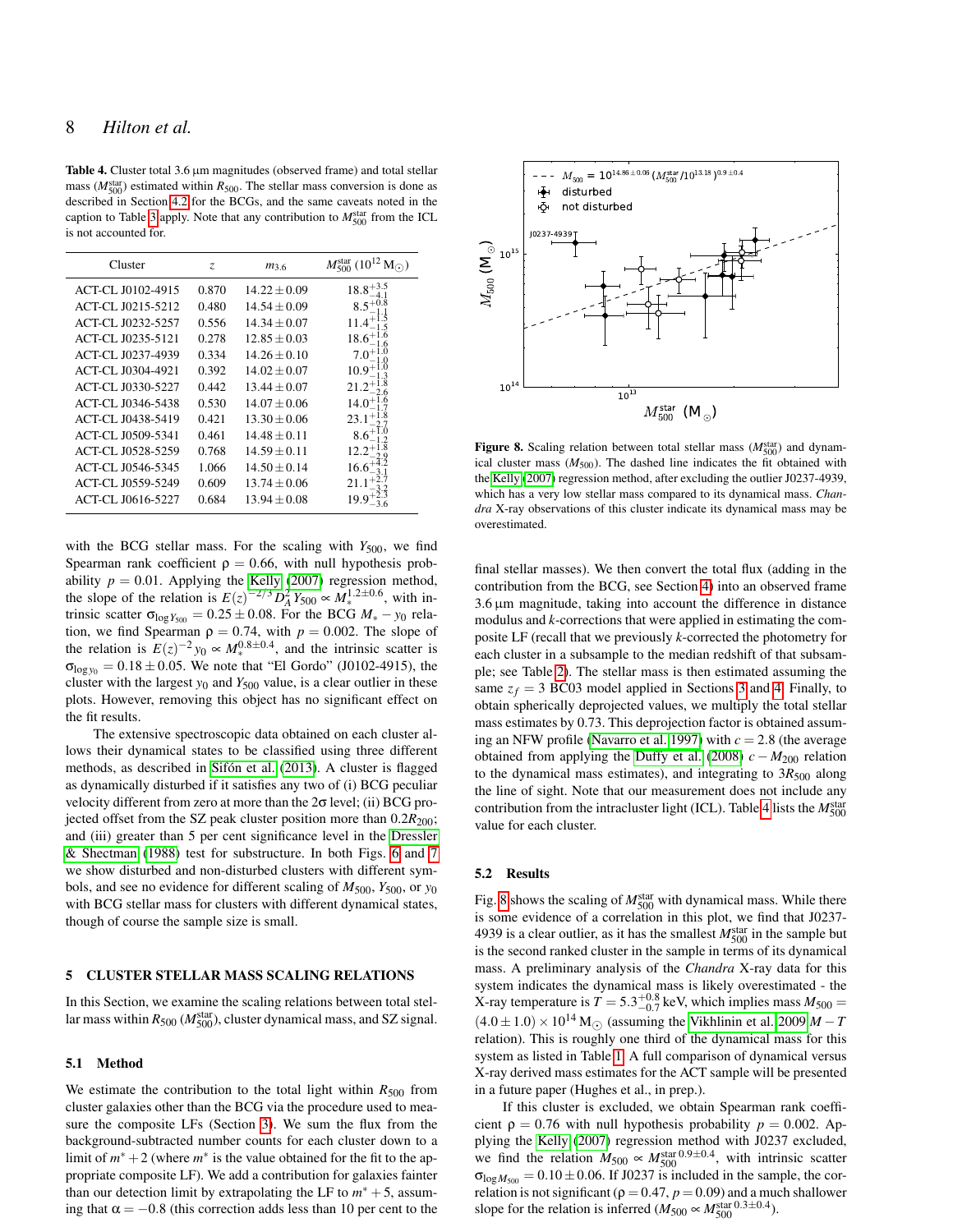

<span id="page-8-1"></span>Figure 9. Scaling relations between SZ-signal and cluster stellar mass: (a) scaling with *Y*<sub>500</sub>; (b) scaling with *y*<sub>0</sub>. Self-similar evolution is assumed in both cases. The dashed line indicates the fit obtained using the [Kelly](#page-10-48) [\(2007\)](#page-10-48) regression method. J0237-4939, which has a very low stellar mass compared to its dynamical mass (see Section [5.2\)](#page-7-3), is not an outlier in either relation.

We present the relations between  $M_{500}^{\text{star}}$  and SZ-signal ( $y_0$ , *Y*500) in Fig. [9.](#page-8-1) In both cases we see a correlation, although the Spearman rank test indicates that the correlation with *Y*<sub>500</sub> is more significant ( $\rho = 0.63$ ,  $p = 0.02$ ) compared to the correlation with  $y_0$  ( $\rho = 0.46$ ,  $p = 0.10$ ). In both cases, as with the scaling with the BCG stellar mass, the slopes of the relations are poorly constrained  $(E(z)^{-2/3} D_A^2 Y_{500} \propto M_{500}^{\text{star}}$  1.0±0.6;  $E(z)^{-2} y_0 \propto M_{500}^{\text{star}}$  0.5±0.4) with large intrinsic scatter ( $\sigma_{\log Y_{500}} = 0.26 \pm 0.09$ ;  $\sigma_{\log y_0} = 0.20 \pm 0.06$ ).

Despite the fact that  $J0237$  is an outlier in the scaling of  $M_{500}^{\text{star}}$ with dynamical mass, it is not an outlier in either of the SZ-signal relations. If we exclude it from the sample, we find less than  $1\sigma$ shifts in all of the fit parameters and statistics quoted above for both the  $y_0$ – $M_{500}$  and  $Y_{500}$ – $M_{500}$  scaling relations.

## <span id="page-8-0"></span>6 DISCUSSION

We now discuss the variation of the baryon fraction in stars ( $f_{500}^{\text{star}}$  $M_{500}^{\text{star}}/M_{500}$ ) with cluster mass for the ACT SZ-selected sample. This relationship may give some insight into the role of feedback in regulating star formation efficiency in clusters (e.g., [Bode et al.](#page-10-7) [2009\)](#page-10-7).

Fig. [10](#page-9-1) shows our results in comparison to a number of works

in the literature. For the ACT sample, we find  $f_{500}^{\text{star}}$  values that span the range 0.006–0.034, with median 0.022. The cluster at the low end of this range is J0237-4939, which has an unusually low stellar mass given its dynamical mass (although as noted above, analysis of the X-ray data for this system indicates the dynamical mass is overestimated). It is flagged as a disturbed cluster according to the criteria used by [Sifón et al.](#page-11-8) [\(2013,](#page-11-8) note that this is also indicated by the morphology of the cluster in *Chandra* X-ray imaging), although the other disturbed clusters in the sample do not exhibit such low  $f_{500}$  values. In Fig. [10](#page-9-1) we see the decreasing trend of  $f_{500}$  with increasing cluster mass seen in other works, though the mass range covered by the ACT sample is relatively narrow. The  $f_{500}^{\text{star}}$  values we find are typically slightly larger at a given mass in comparison to the results of other studies shown in the plot. While this could be a real difference, there are several possible sources of systematic error, or differences in the analyses or assumptions applied in each study, which could account for this.

The single largest source of systematic error is the choice of IMF. Here, we have adopted the [Salpeter](#page-11-10) [\(1955\)](#page-11-10) IMF (as did the work of [Giodini et al. 2009\)](#page-10-13), and in Fig. [10](#page-9-1) we have rescaled the results of [Lin et al.](#page-11-4) [\(2012\)](#page-11-4) from the [Kroupa](#page-10-52) [\(2001\)](#page-10-52) IMF assumed in that work to [Salpeter](#page-11-10) by adding  $0.13$  dex to their  $M_{500}^{\text{star}}$  values. If we had instead adopted a [Chabrier](#page-10-46) [\(2003\)](#page-10-46) IMF instead of [Salpeter,](#page-11-10) our stellar mass measurements would be 0.24 dex lower. [Gonzalez](#page-10-9) [et al.](#page-10-9) [\(2007\)](#page-10-9) took a different approach, converting light to stellar mass using an empirically determined sub-Salpeter *M*/*L* ratio taken from observations of local ellipticals and S0s by [Cappellari et al.](#page-10-53) [\(2006\)](#page-10-53). We note that the possible variation of the IMF according to galaxy type is currently under debate; some recent studies [\(van](#page-11-34) [Dokkum & Conroy 2010;](#page-11-34) [Cappellari et al. 2012\)](#page-10-54) suggest that early type galaxies have a more bottom-heavy IMF relative to late type galaxies. Accounting for such an effect is beyond the scope of this paper.

In a similar way, the assumption made in converting light to mass is also a potential source of systematic error. In the absence of multi-band photometry covering the entire sample out to  $R_{500}$ , we have simply assumed a constant mass-to-light ratio for each cluster, assuming all member galaxies to be represented by a singleburst BC03 model with  $z_f = 3$ . This is motivated by the fact that early type galaxies form the dominant population in massive clusters, even beyond  $z > 1$ , with the scatter about the red-sequence in such clusters being consistent with the bulk of star formation having taken place at  $z \approx 3$  (e.g., [Mei et al. 2009;](#page-11-35) [Hilton et al.](#page-10-55) [2009;](#page-10-55) [Strazzullo et al. 2010\)](#page-11-36). This assumption is also made in [Lin](#page-11-4) [et al.](#page-11-4) [\(2012\)](#page-11-4), and there is reasonable agreement between the two studies in the mass range of overlap. However, some other studies take into account the variation in mass-to-light ratio with galaxy type. [Giodini et al.](#page-10-13) [\(2009\)](#page-10-13) apply the *Ks*-to-stellar mass relations of [Arnouts et al.](#page-10-56) [\(2007\)](#page-10-56), which are derived from SED fitting to multiband photometry, according to galaxy colour. [Leauthaud et al.](#page-10-57) [\(2012\)](#page-10-57) used SED fitting to COSMOS photometry to obtain stellar mass estimates for each individual galaxy, and estimated the stellar fraction using a statistical halo occupation distribution model approach, finding much lower values (by a factor of 2-5) than for other studies, including ours (although much of this difference can be attributed to the adoption of the [Chabrier](#page-10-46) [\(2003\)](#page-10-46) IMF). We note that such a galaxy-type dependent estimation of stellar mass will have a much larger impact at the group scale, the focus of the work by [Giodini et al.](#page-10-13) [\(2009\)](#page-10-13) and [Leauthaud et al.](#page-10-57) [\(2012\)](#page-10-57), in comparison to the massive clusters we consider here.

As noted earlier, we do not account for the presence of ICL when computing  $M_{500}^{\text{star}}$ . Of the studies shown in Fig. [10,](#page-9-1) only the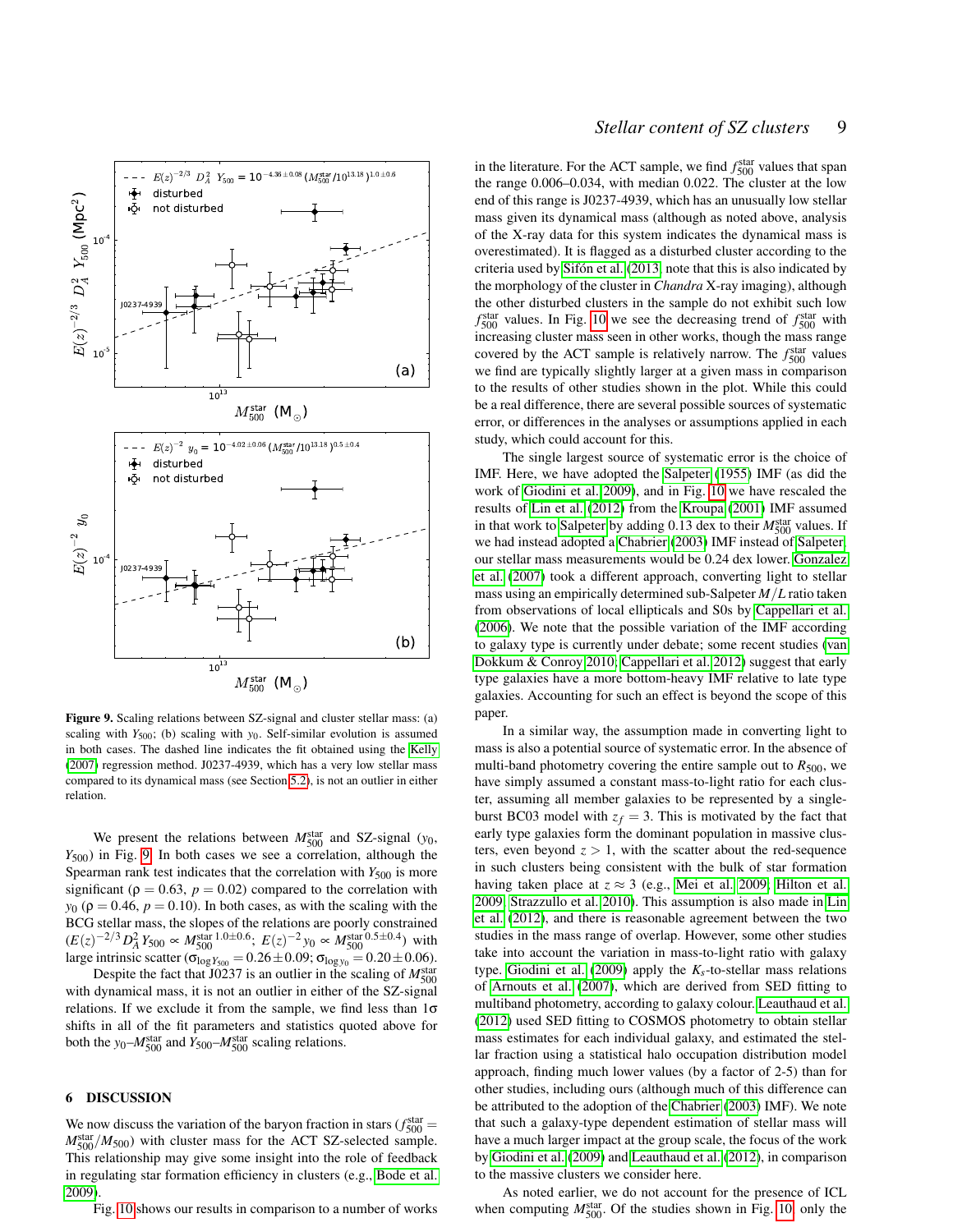

<span id="page-9-1"></span>Figure 10. Fraction of the total cluster mass in stars ( $f_{500}^{\text{star}}$ ) or total baryon fraction ( $f_{500}^{\text{b}}$ , i.e.,  $M_{500}^{\text{star}}$  plus gas mass, where available) within  $R_{500}$ , as a function of cluster mass. The solid line marks the cosmic baryon fraction [\(Komatsu et al. 2011,](#page-10-12) the shaded area indicates the uncertainty). The legend indicates measurements of  $f_{500}^{\text{star}}$  from the literature (error bars are omitted for clarity); note that the results of [Lin et al.](#page-11-4) [\(2012\)](#page-11-4) are scaled up from a [Kroupa](#page-10-52) [\(2001\)](#page-10-52) IMF by adding 0.13 dex to the total stellar masses. Only the work of [Gonzalez et al.](#page-10-9) [\(2007\)](#page-10-9) includes the contribution from the ICL. The five black diamonds indicate  $f_{500}^{\rm b}$  estimates for J0102-4915 (gas mass measurement taken from [Menanteau et al. 2012\)](#page-11-14), J0509-5341, J0528-5259, J0546-5345, and J0559-5249 (gas mass measurements taken from [Andersson et al. 2011\)](#page-10-58).

work of [Gonzalez et al.](#page-10-9) [\(2007\)](#page-10-9) measured and included the ICL component, which was found to be approximately 30 per cent of the total light across a sample of  $z \approx 0.1$  clusters. Recent studies suggest that the ICL makes up a smaller fraction of the total cluster light at high redshift ( $\approx$  4 per cent at  $z$  = 0.8; [Burke et al. 2012\)](#page-10-59).

Despite the limitations of the analysis in this work, the stellar fractions we find are nevertheless in reasonable agreement with the results of numerical simulations by [Battaglia et al.](#page-10-60) [\(2012\)](#page-10-60). These cosmological simulations include sub-grid models for radiative cooling, star formation, and AGN feedback [\(Battaglia et al.](#page-10-61) [2010\)](#page-10-61). As can be seen in Fig. [10,](#page-9-1) our observations (in common with the other observational results plotted) show a larger scatter than the simulations, which suggests that the sub-grid models in the simulations need to be improved to capture the larger observed variations in  $f_{500}^{\text{star}}(M_{500})$ .

The stellar component of clusters makes only a small contribution to the total baryonic mass. Measurements of gas mass within  $R_{500}$  ( $M_{500}^{gas}$ ) are available from the literature for five of the objects in the ACT sample [\(Andersson et al. 2011;](#page-10-58) [Menan](#page-11-14)[teau et al. 2012\)](#page-11-14). In Fig. [10](#page-9-1) we plot the total baryon fractions  $(f_{500}^{\text{b}} = [M_{500}^{\text{star}} + M_{500}^{\text{gas}}]/M_{500})$  for these clusters, in comparison to the cosmic mean as measured by WMAP [\(Komatsu et al. 2011\)](#page-10-12). We see no evidence for a shortfall of baryons in these objects given current uncertainties, although this is clearly dependent upon the validity of the assumptions made in estimating  $f_{500}^{\text{star}}$ .

#### <span id="page-9-0"></span>7 CONCLUSIONS

We have performed the first study of the stellar mass component of galaxy clusters selected via the Sunyaev-Zel'dovich effect, using

*Spitzer Space Telescope* infrared observations of a sample detected by the Atacama Cosmology Telescope. We found:

(i) The  $3.6 \mu m$  and  $4.5 \mu m$  luminosity functions are similar to those measured for IR-selected cluster samples. We measure both a characteristic magnitude  $(m^*)$  and faint-end slope  $(\alpha)$  for the low redshift  $(0.2 < z < 0.5)$  ACT sample similar to those found by [Mancone et al.](#page-11-19) [\(2010\)](#page-11-19), while for the higher redshift sample  $(0.5 < z < 1.1)$ , the ACT clusters have slightly brighter  $m^*$  (at the  $2σ$  level).

(ii) The relation between BCG stellar mass and cluster dynamical mass for the ACT sample is shallow  $(M_{500} \propto M_*^{0.7 \pm 0.4})$ . The relation is not very well constrained, most likely due to the small sample size. There is strong evidence for the correlation of BCG stellar mass with SZ-observables, although again the constraints we obtained on the slopes of these relations are poor. For the scaling with *Y*<sub>500</sub>, we found  $E(z)^{-2/3} D_A^2 Y_{500} \propto M_*^{1.2 \pm 0.6}$ , with intrinsic scatter  $\sigma_{\log Y_{500}} = 0.25 \pm 0.08$ .

(iii) Excluding the cluster J0237-4939, which has anomalously low total stellar mass  $(M_{500}^{\text{star}})$  compared to its dynamical mass, we found  $M_{500} \propto M_{500}^{\text{star}}$  0.9±0.4, with intrinsic scatter  $\sigma_{\log M_{500}} = 0.10 \pm$ 0.06. We also made the first measurement of the scaling of *M*<sup>star</sup><sub>500</sub> with SZ-signal, finding  $E(z)^{-2/3} D_A^2 Y_{500} \propto M_{500}^{\text{star}}$ <sup>1.0±0.6</sup>.

(iv) The stellar fractions that we measured cover the range 0.006–0.034, with median 0.022. These are larger than found in some other studies of clusters of similar mass, but in reasonable agreement with the results of a similar analysis of X-ray selected clusters using WISE data [\(Lin et al. 2012\)](#page-11-4). For the five clusters with additional gas mass measurements available in the literature, we see no evidence for a shortfall of baryons in clusters relative to the cosmic mean value.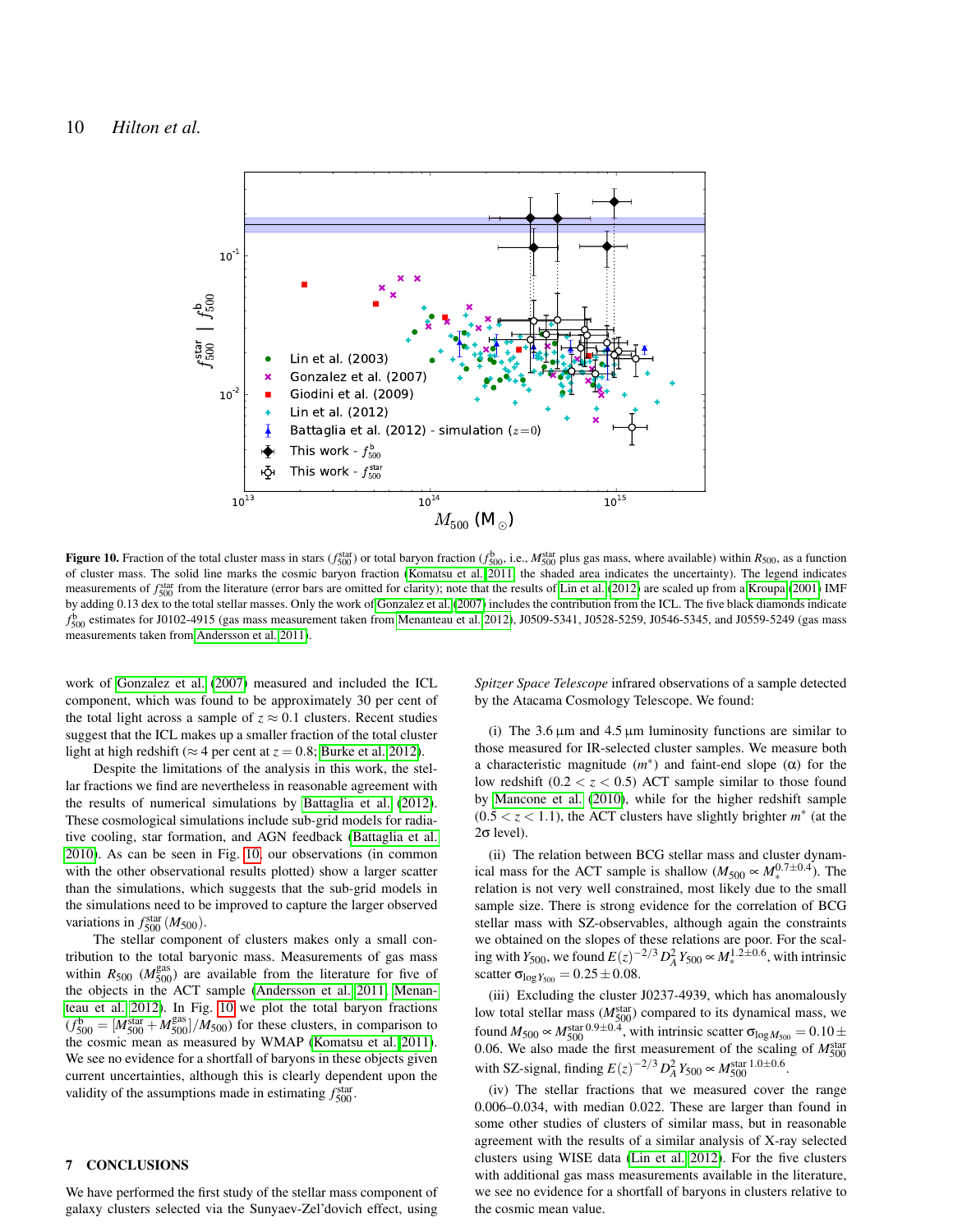In the future, we intend to extend this study to include ACT clusters on the celestial equator (Hasselfield et al. 2013; [Menanteau](#page-11-37) [et al. 2013\)](#page-11-37), where the overlap with deep SDSS Stripe 82 optical photometry [\(Annis et al. 2011\)](#page-10-62) will allow us to perform a more detailed analysis, without the need for some of the assumptions used in this work.

#### ACKNOWLEDGMENTS

This work is based in part on observations made with the *Spitzer Space Telescope*, which is operated by the Jet Propulsion Laboratory, California Institute of Technology under a contract with NASA. MHi acknowledges financial support from the Leverhulme trust. This work was supported by the U.S. National Science Foundation through awards AST-0408698 and AST-0965625 for the ACT project, as well as awards PHY-0855887 and PHY-1214379, along with award AST-0955810 to AJB. Funding was also provided by Princeton University, the University of Pennsylvania, and a Canada Foundation for Innovation (CFI) award to UBC. ACT operates in the Parque Astronómico Atacama in northern Chile under the auspices of the Comisión Nacional de Investigación Científica y Tecnológica (CONICYT). Computations were performed on the GPC supercomputer at the SciNet HPC Consortium. SciNet is funded by the CFI under the auspices of Compute Canada, the Government of Ontario, the Ontario Research Fund – Research Excellence; and the University of Toronto.

# **REFERENCES**

- <span id="page-10-0"></span>Allen S. W., Rapetti D. A., Schmidt R. W., Ebeling H., Morris R. G., Fabian A. C., 2008, MNRAS, 383, 879
- <span id="page-10-58"></span>Andersson K., et al., 2011, ApJ, 738, 48
- <span id="page-10-10"></span>Andreon S., 2010, MNRAS, 407, 263
- <span id="page-10-62"></span>Annis J., et al., 2011, ApJ submitted (arXiv:1111.6619)
- <span id="page-10-34"></span>Aragon-Salamanca A., Baugh C. M., Kauffmann G., 1998, MN-RAS, 297, 427
- <span id="page-10-1"></span>Arnaud M., Evrard A. E., 1999, MNRAS, 305, 631

<span id="page-10-18"></span>Arnaud M., Pratt G. W., Piffaretti R., Böhringer H., Croston J. H., Pointecouteau E., 2010, A&A, 517, A92

- <span id="page-10-56"></span>Arnouts S., et al., 2007, A&A, 476, 137
- <span id="page-10-11"></span>Balogh M. L., Mazzotta P., Bower R. G., Eke V., Bourdin H., Lu T., Theuns T., 2011, MNRAS, 412, 947
- <span id="page-10-21"></span>Barmby P., Huang J., Ashby M. L. N., Eisenhardt P. R. M., Fazio G. G., Willner S. P., Wright E. L., 2008, ApJS, 177, 431
- <span id="page-10-60"></span>Battaglia N., Bond J. R., Pfrommer C., Sievers J. L., 2012, ApJ submitted (arXiv:1209.4082)
- <span id="page-10-61"></span>Battaglia N., Bond J. R., Pfrommer C., Sievers J. L., Sijacki D., 2010, ApJ, 725, 91
- <span id="page-10-20"></span>Bertin E., Arnouts S., 1996, A&AS, 117, 393
- <span id="page-10-2"></span>Bîrzan L., Rafferty D. A., McNamara B. R., Wise M. W., Nulsen P. E. J., 2004, ApJ, 607, 800
- <span id="page-10-3"></span>Blanton E. L., Randall S. W., Clarke T. E., Sarazin C. L., Mc-Namara B. R., Douglass E. M., McDonald M., 2011, ApJ, 737, 99
- <span id="page-10-23"></span>Blanton M. R., et al., 2003, ApJ, 592, 819
- <span id="page-10-7"></span>Bode P., Ostriker J. P., Vikhlinin A., 2009, ApJ, 700, 989
- <span id="page-10-5"></span>Bower R. G., Benson A. J., Malbon R., Helly J. C., Frenk C. S.,
- Baugh C. M., Cole S., Lacey C. G., 2006, MNRAS, 370, 645
- <span id="page-10-6"></span>Bower R. G., McCarthy I. G., Benson A. J., 2008, MNRAS, 390, 1399
- <span id="page-10-36"></span>Brough S., Collins C. A., Burke D. J., Mann R. G., Lynam P. D., 2002, MNRAS, 329, L53
- <span id="page-10-41"></span>Brough S., Couch W. J., Collins C. A., Jarrett T., Burke D. J., Mann R. G., 2008, MNRAS, 385, L103
- <span id="page-10-31"></span>Bruzual G., Charlot S., 2003, MNRAS, 344, 1000
- <span id="page-10-59"></span>Burke C., Collins C. A., Stott J. P., Hilton M., 2012, MNRAS, 425, 2058
- <span id="page-10-35"></span>Burke D. J., Collins C. A., Mann R. G., 2000, ApJL, 532, L105
- <span id="page-10-28"></span>Capozzi D., Collins C. A., Stott J. P., Hilton M., 2012, MNRAS, 419, 2821
- <span id="page-10-53"></span>Cappellari M., et al., 2006, MNRAS, 366, 1126
- <span id="page-10-54"></span>Cappellari M., et al., 2012, Nature, 484, 485
- <span id="page-10-14"></span>Carlstrom J. E., Holder G. P., Reese E. D., 2002, ARA&A, 40, 643
- <span id="page-10-46"></span>Chabrier G., 2003, PASP, 115, 763
- <span id="page-10-29"></span>Colless M., 1989, MNRAS, 237, 799
- <span id="page-10-42"></span>Collins C. A., et al., 2009, Nature, 458, 603
- <span id="page-10-47"></span>Conroy C., Gunn J. E., White M., 2009, ApJ, 699, 486
- <span id="page-10-25"></span>Croton D. J., et al., 2005, MNRAS, 356, 1155
- <span id="page-10-37"></span>De Lucia G., Blaizot J., 2007, MNRAS, 375, 2
- <span id="page-10-4"></span>De Lucia G., et al., 2006, MNRAS, 366, 499
- <span id="page-10-26"></span>De Propris R., et al., 1999, AJ, 118, 719
- <span id="page-10-24"></span>De Propris R., et al., 2003, MNRAS, 342, 725
- <span id="page-10-32"></span>De Propris R., Stanford S. A., Eisenhardt P. R., Holden B. P., Rosati P., 2007, AJ, 133, 2209
- <span id="page-10-51"></span>Dressler A., Shectman S. A., 1988, AJ, 95, 985
- <span id="page-10-19"></span>Duffy A. R., Schaye J., Kay S. T., Dalla Vecchia C., 2008, MN-RAS, 390, L64
- <span id="page-10-16"></span>Dünner R., et al., 2013, ApJ, 762, 10
- <span id="page-10-44"></span>Ebeling H., Barrett E., Donovan D., Ma C.-J., Edge A. C., van Speybroeck L., 2007, ApJL, 661, L33
- <span id="page-10-39"></span>Ebeling H., Edge A. C., Allen S. W., Crawford C. S., Fabian A. C., Huchra J. P., 2000, MNRAS, 318, 333
- <span id="page-10-40"></span>Ebeling H., Edge A. C., Henry J. P., 2001, ApJ, 553, 668
- <span id="page-10-45"></span>Ebeling H., Edge A. C., Mantz A., Barrett E., Henry J. P., Ma C. J., van Speybroeck L., 2010, MNRAS, 407, 83
- <span id="page-10-38"></span>Ebeling H., Voges W., Bohringer H., Edge A. C., Huchra J. P., Briel U. G., 1996, MNRAS, 281, 799
- <span id="page-10-13"></span>Giodini S., et al., 2009, ApJ, 703, 982
- <span id="page-10-9"></span>Gonzalez A. H., Zaritsky D., Zabludoff A. I., 2007, ApJ, 666, 147
- <span id="page-10-50"></span>Haarsma D. B., Leisman L., Donahue M., Bruch S., Böhringer H., Croston J. H., Pratt G. W., Voit G. M., Arnaud M., Pierini D., 2010, ApJ, 713, 1037
- <span id="page-10-15"></span>Hajian A., et al., 2011, ApJ, 740, 86
- <span id="page-10-17"></span>Hasselfield M., et al., 2013, JCAP, 7, 8
- <span id="page-10-55"></span>Hilton M., et al., 2009, ApJ, 697, 436
- <span id="page-10-48"></span>Kelly B. C., 2007, ApJ, 665, 1489
- <span id="page-10-12"></span>Komatsu E., et al., 2011, ApJS, 192, 18
- <span id="page-10-52"></span>Kroupa P., 2001, MNRAS, 322, 231
- <span id="page-10-22"></span>Laidler V. G., Papovich C., Grogin N. A., Idzi R., Dickinson M., Ferguson H. C., Hilbert B., Clubb K., Ravindranath S., 2007, PASP, 119, 1325
- <span id="page-10-57"></span>Leauthaud A., George M. R., Behroozi P. S., Bundy K., Tinker J., Wechsler R. H., Conroy C., Finoguenov A., Tanaka M., 2012, ApJ, 746, 95
- <span id="page-10-43"></span>Lidman C., et al., 2012, MNRAS, 427, 550
- <span id="page-10-49"></span>Lin Y.-T., Mohr J. J., 2004, ApJ, 617, 879
- <span id="page-10-27"></span>Lin Y.-T., Mohr J. J., Gonzalez A. H., Stanford S. A., 2006, ApJL, 650, L99
- <span id="page-10-8"></span>Lin Y.-T., Mohr J. J., Stanford S. A., 2003, ApJ, 591, 749
- <span id="page-10-33"></span>Lin Y.-T., Mohr J. J., Stanford S. A., 2004, ApJ, 610, 745
- <span id="page-10-30"></span>Lin Y.-T., Ostriker J. P., Miller C. J., 2010, ApJ, 715, 1486